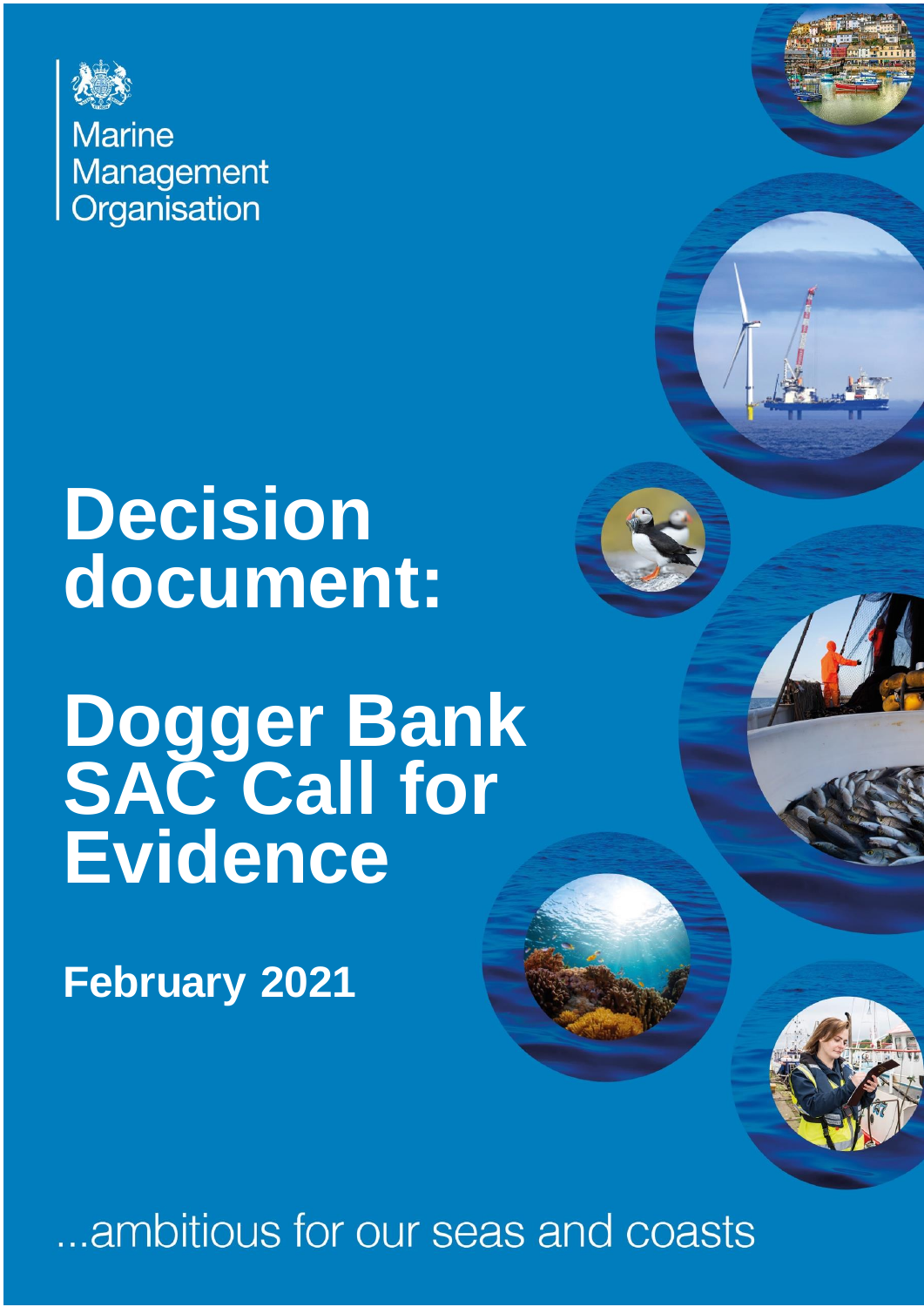

# **1. Introduction**

Between 28 October and 15 December 2020 the MMO ran a call for evidence to seek views on the draft assessments of the impacts of fishing and non-licensable activities in five marine protected areas (MPAs).

The four MPAs which are being assessed for the impact of fishing are:

- The Canyons Marine Conservation Zone (MCZ);
- Dogger Bank Special Area of Conservation (SAC);
- Inner Dowsing, Race Bank and North Ridge SAC;
- South Dorset MCZ.

Studland Bay MCZ is being assessed for the impact of marine non-licensable activities.

Further details on the call for evidence are provided [here.](https://www.gov.uk/government/publications/managing-fisheries-in-marine-protection-areas-call-for-evidence)

This document presents a summary of the call for evidence responses received and the decision for the next steps for the Dogger Bank SAC.

# **2. Dogger Bank Special Area of Conservation**

Dogger Bank Special Area of Conservation (SAC) was formally designated in September 20171. Located in the Southern North Sea approximately 150 km north east of the Humber Estuary, Dogger Bank SAC lies entirely outside the 12 nautical mile limit sharing its eastern boundary with the UK's exclusive economic zone (EEZ). The site covers an area of  $12,331$  $12,331$  $12,331$  km<sup>2,2</sup>

Dogger Bank SAC is an offshore marine protected area (MPA) designated to protect the Annex I sandbank feature - sandbanks which are slightly covered by sea water all the time (H1110)<sup>[2](#page-1-0)</sup>, which covers the expanse of the designated area. The Dogger Bank is the largest single continuous expanse of shallow sandbank in UK waters <sup>2</sup>.

<span id="page-1-0"></span>l <sup>1</sup> <https://jncc.gov.uk/jncc-assets/SAC-N2K/UK0030352.pdf>

<sup>2</sup> <https://jncc.gov.uk/our-work/dogger-bank-mpa/>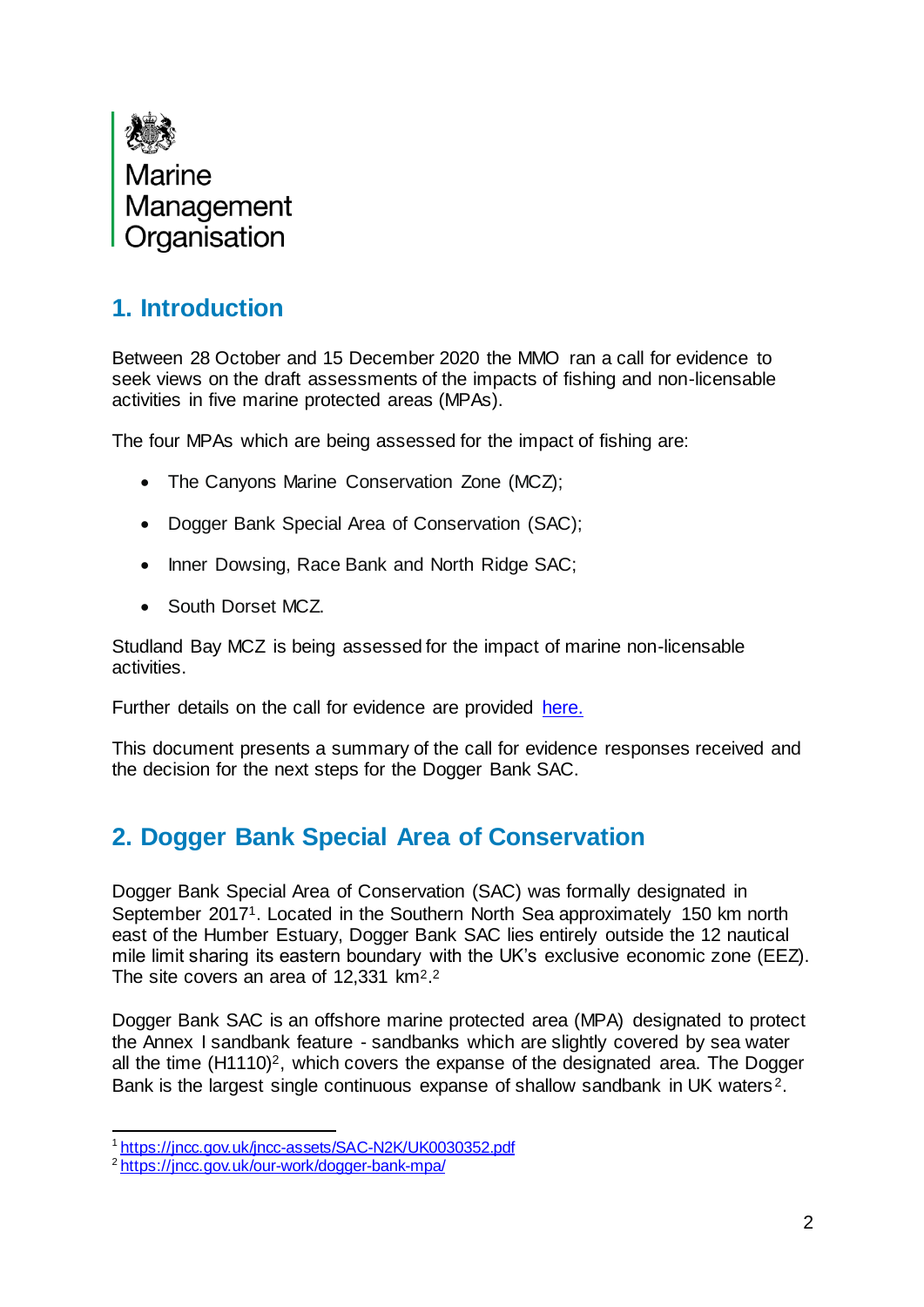<span id="page-2-0"></span>The sandbank consists of four sub-features: subtidal sand, subtidal coarse sediment, subtidal mixed sediments and subtidal mud3.

The conservation objectives set for the designated sandbank feature and subfeatures of Dogger Bank are4:

*Subject to natural change, the integrity of the site is maintained or restored as appropriate, and that the site contributes to achieving the Favourable Conservation Status of its qualifying features, by maintaining or restoring:*

- *the extent and distribution of qualifying natural habitats;*
- *the structure and function (including typical species) of qualifying habitats;*
- *the supporting processes on which qualifying natural habitats rely.*

Joint Nature Conservation Committee (JNCC) stated that the general management approach is to 'restore' the extent and distribution of the Annex 1 sandbank feature, to 'restore' the structure and function of the Annex 1 sandbank feature, and to 'maintain' the supporting process on which the Annex 1 sandbank feature relies[3](#page-2-0).

The view of JNCC is that the Annex 1 sandbank feature is currently in unfavourable condition5.

# **3. Assessment of the Effects of Fishing in Dogger Bank SAC**

The MMO assessment used a range of information including landings records, vessel monitoring system (VMS) data, fisheries sightings data and self-reported patterns of fishing activity to understand patterns of fishing activity at the site. The MMO assessment of fishing impacts at this site concluded that bottom towed fishing (including semi-pelagic trawling and demersal seining) is not compatible with the conservation objectives of the site and may result in an adverse effect on site integrity.

j <sup>3</sup> [https://data.jncc.gov.uk/data/26659f8d-271e-403d-8a6b-300defcabcb1/DoggerBank-3-SACO](https://data.jncc.gov.uk/data/26659f8d-271e-403d-8a6b-300defcabcb1/DoggerBank-3-SACO-v1.0.pdf)[v1.0.pdf](https://data.jncc.gov.uk/data/26659f8d-271e-403d-8a6b-300defcabcb1/DoggerBank-3-SACO-v1.0.pdf)

<sup>4</sup> [https://data.jncc.gov.uk/data/26659f8d-271e-403d-8a6b-300defcabcb1/DoggerBank-2-](https://data.jncc.gov.uk/data/26659f8d-271e-403d-8a6b-300defcabcb1/DoggerBank-2-ConservationObjectives-v1.0.pdf) [ConservationObjectives-v1.0.pdf](https://data.jncc.gov.uk/data/26659f8d-271e-403d-8a6b-300defcabcb1/DoggerBank-2-ConservationObjectives-v1.0.pdf)

<sup>5</sup> [https://data.jncc.gov.uk/data/26659f8d-271e-403d-8a6b-300defcabcb1/DoggerBank-4-Statements](https://data.jncc.gov.uk/data/26659f8d-271e-403d-8a6b-300defcabcb1/DoggerBank-4-Statements-v1.0.pdf)[v1.0.pdf](https://data.jncc.gov.uk/data/26659f8d-271e-403d-8a6b-300defcabcb1/DoggerBank-4-Statements-v1.0.pdf)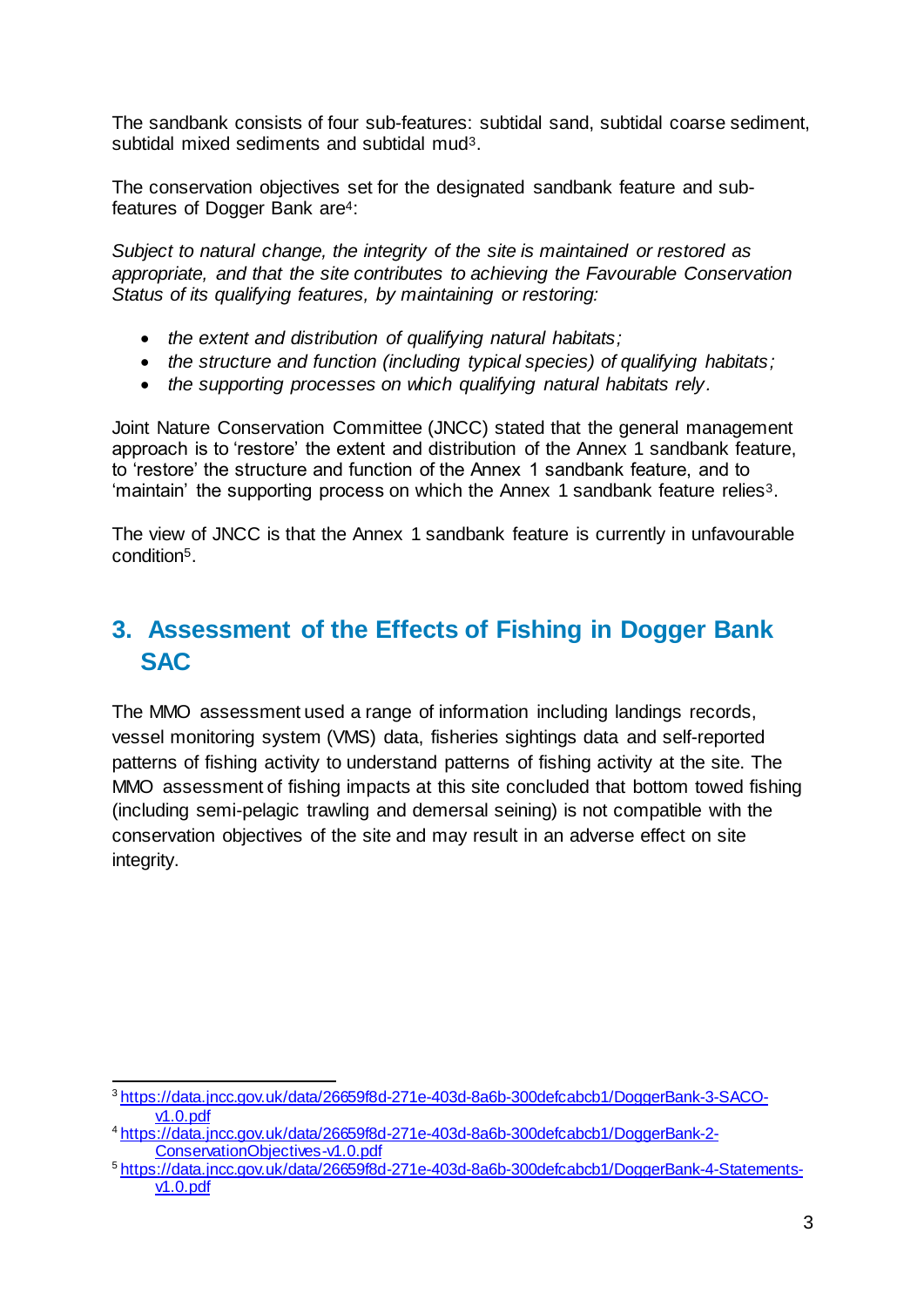# **4. Call for evidence responses**

## **4.1 Methodology for collecting responses**

The call for evidence for Dogger Bank SAC included an online survey, which presented multiple management options for fishing activities.

Questions sought evidence and views from stakeholders on management options for bottom towed fishing activities and asked for information about the location, condition and sensitivity of designated features as well as the level or nature of fishing within the site.

This management options consisted of three options:

**Option 1:** No fisheries restrictions. Introduce a monitoring and control plan within the site.

**Option 2:** Reduce/limit pressures. Due to the potential impacts of demersal and semi-pelagic trawls, demersal seines and dredges on the features of the site, management would be introduced to reduce the risk of the conservation objectives not being achieved. This may be through a zoned management approach and/or limiting the activity/intensity of these activity types.

**Option 3:** Remove/avoid pressures (whole site prohibition). Demersal and semipelagic trawls, demersal seines and dredges will be prohibited in all areas of the site.

Stakeholders also had the option to answer the questions to consider in the call for evidence letter via email. A number of responses were received in this way and these have been summarised here alongside the online survey responses.

# **4.2 MMO response to site specific consultation responses**

MMO would like to thank everyone who responded to the call for evidence. We have reviewed all responses and have used these responses to update our assessment.

Based on the updated assessment, the MMO has concluded that option 3 (prohibition of bottom towed gear across the whole site) is the preferred option. The majority of respondents stated that this was also their preferred option and outlined reasoning and evidence as to why this option would be most beneficial to the site, environment and certain parts of the fishing industry.

During the call for evidence, 28 responses were received relating to Dogger Bank SAC. These included responses from individuals, academics, fishers, nongovernmental organisations, industry groups and other government departments.

Responses included both support for, and objections to the proposed management options.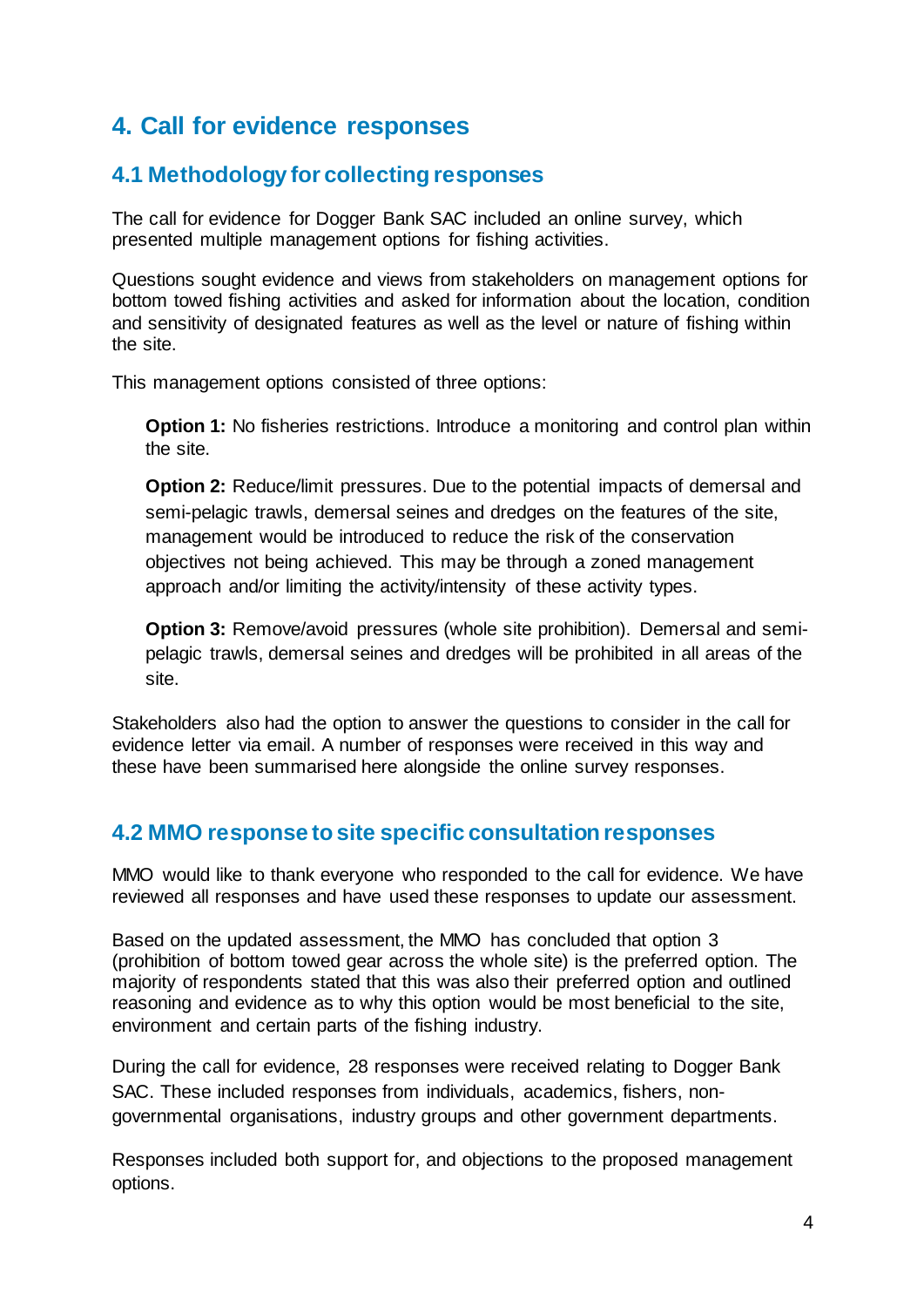The subjects raised during the call for evidence fall within the following 10 overarching categories:

- sandeel fishery;
- grouping semi-pelagic fishing gear with demersal gear;
- variation in habitat sensitivity;
- factors (beyond fishing) that affect the protected feature or biological communities in Dogger Bank SAC;
- management of the scallop fishery;
- bycatch;
- use of fishing activity data;
- environmental benefits of the site are not fully considered;
- impacts on individual species;
- legislative adherence.

# **4.2.1 Sandeel fishery**

The following points were raised by respondents regarding the sandeel fishery:

- 1. The sandeel stock 1r (central and southern North Sea) was above biological reference points in 2016-2018, and recruitment in 2019 was above the geometric mean for this stock. Considering the stock's status and the 2019 recruitment, based on a maximum sustainable yield (MSY) approach, the International Council for the Exploration of the Sea (ICES) advised a catch of 113,987 tonnes in 2020. No evidence is presented on how this advice could indicate that the protected sandbank feature is being impacted by fishing. The presence of a targeted annual commercial fishery limited by total allowable catch (TAC) demonstrates that the populations of sandeel stock 1r are sufficiently abundant to support a fishery. The MMO assessment should therefore consider that ICES advice permits fishing pressure on the stock and present evidence as to why this advice does not satisfactorily manage this pressure.
- 2. Sandeels are short-lived species with highly variable recruitment patterns driven by natural factors. Variability in the biomass status and productivity of sandeel stock 1r is driven by natural factors.
- 3. Sandeel stock 1r has repeatedly fallen below biological reference points since 2004, indicating that the sandeel stock is poor condition. Fishing contributes to this, with the Marine Stewardship Council suspending certification in 2019 of the sandeels in management area 1r due to the stock falling below safe biological limits.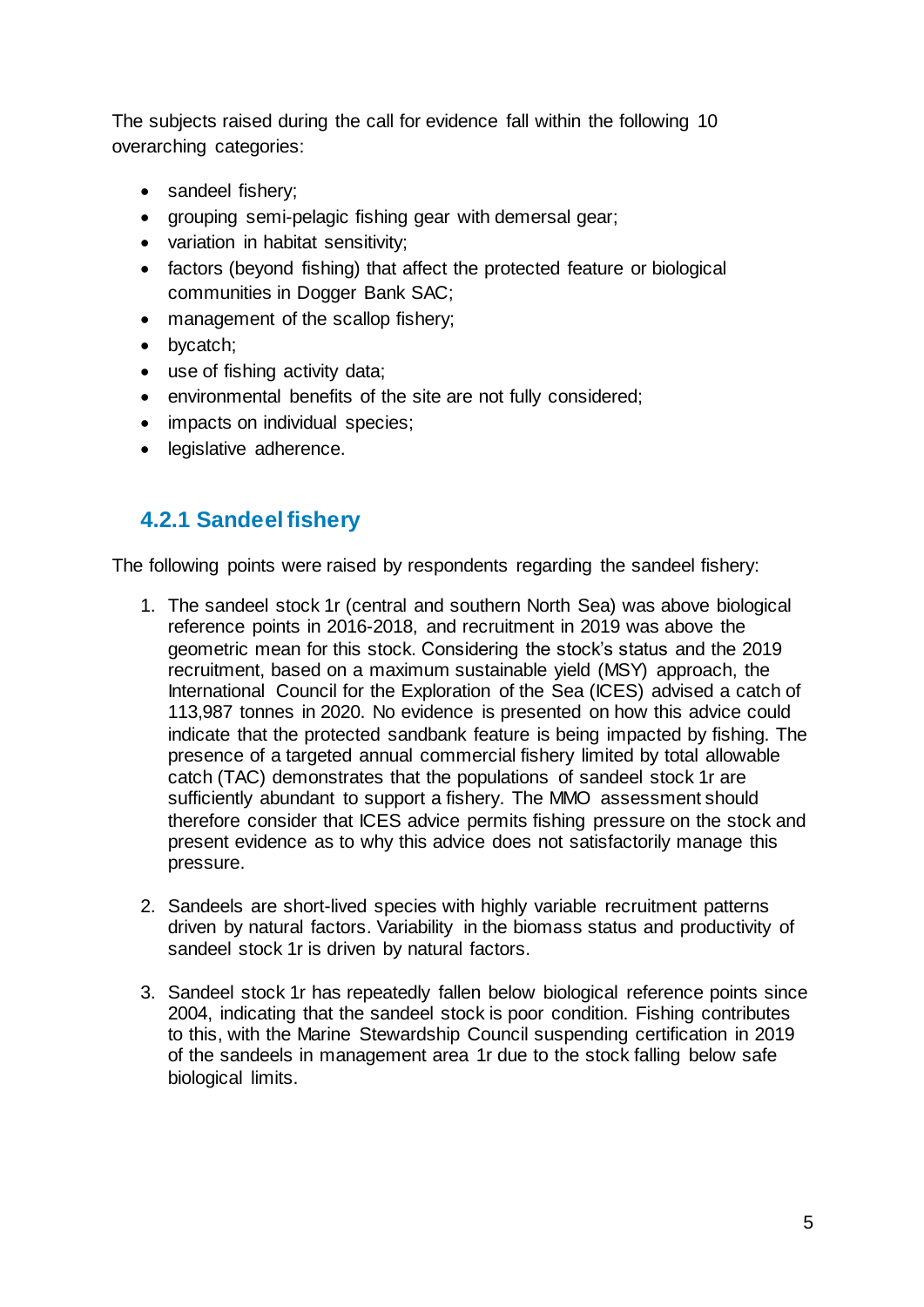#### **MMO response regarding the sustainability of the sandeel fishery**

<span id="page-5-1"></span><span id="page-5-0"></span>In response to points 1 and 2, the spawning stock biomass of sandeels in stock 1r has fluctuated above and below MSY Btrigger since 2004<sup>6</sup>. While several factors can affect the recruitment and survival of sandeel stocks in the North Sea, including internal regulatory factors (such as density dependence) and external regulatory factors (such as climate-driven changes in prey availability) <sup>7</sup>, fishing mortality also contributes to the productivity of North Sea sandeel stocks<sup>[7](#page-5-0)</sup>. Simulation models predict that reducing fishing mortality can lead to pronounced improvements in stock status<sup>[7](#page-5-0)</sup>.

Sandeels are listed as a 'characteristic species' of Dogger Bank SAC and play an important role in the biological 'Structure and Function' of the sandbank feature. Given the fluctuations in sandeel spawning stock biomass, the large quantities of sandeels being removed from Dogger Bank SAC, and the contribution of this fishing mortality to the spawning stock biomass, the MMO cannot rule out that sandeel removal by demersal trawling and seining is having an adverse effect on site integrity and the ability to achieve the conservation objective to restore the sandbank habitat to favourable conservation status.

In response to point 3, the MMO agrees that the sandeel stock 1r has fallen below biological reference points since 2004, as shown in the latest ICES advice<sup>[6](#page-5-1)</sup>, and fishing mortality can contribute to declines in the stock's productivity[7](#page-5-0). The MMO fisheries assessment shows that large quantities of sandeels are estimated as being removed from Dogger Bank SAC. Consequently, the assessment concluded that the biological assemblages and structure of the sandbank feature are likely to be significantly impacted via the removal of target species pressure where it concerns sandeels. Accordingly, the MMO cannot rule out that demersal trawl and demersal seine activity may result in an adverse effect on site integrity, and thus management measures have been recommended for these fishing activities.

# **4.2.2 Grouping semi-pelagic fishing gear with demersal gear**

The following points were raised by respondents regarding grouping semi-pelagic gear with demersal gear:

- 1. Sandeel fishing is moving towards using fully pelagic trawl doors. Such gears have no/limited contact with the seabed, and are lighter, resulting in reduced impacts to the seabed. Grouping semi-pelagic gears with demersal towed gears is therefore not acceptable.
- 2. Draft measures for offshore MPAs in Scotland allow for semi-pelagic fishing to continue within designated areas.

j <sup>6</sup> ICES. (2020). Sandeel (Ammodytes spp.) in divisions 4.b and 4.c, Sandeel Area 1r (central and southern North Sea, Dogger Bank). In Report of the ICES Advisory Committee, 2020. ICES Advice 2020, san.sa.1r, https://doi.org/10.17895/ices.advice.5760.

 $7$  Lindegren, M. et al. 2018. Productivity and recovery of forage fish under climate change and fishing: North Sea sandeel as a case study. Fisheries Oceanography, 27: 212-221.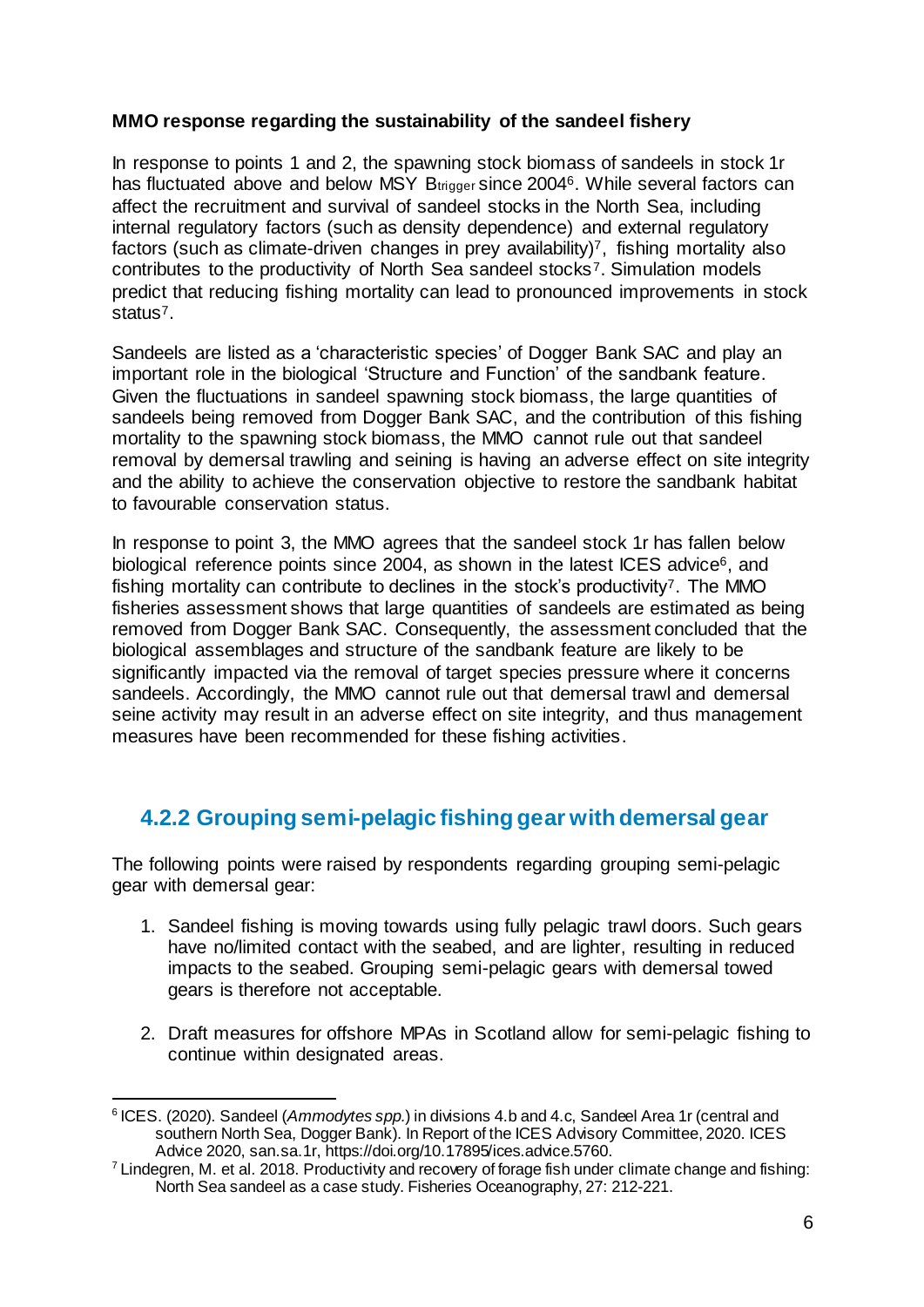### **MMO response regarding grouping semi-pelagic fishing gear with demersal gear**

<span id="page-6-1"></span><span id="page-6-0"></span>In response to point 1, the MMO agrees that using pelagic and semi-pelagic trawl doors may reduce impacts on the seabed compared to bottom trawl doors, however, impacts from semi-pelagic gear (including from the ground rope and sweeps) cannot be ruled out. Unlike bottom otter trawls, the semi-pelagic trawl doors do not come into contact with the seabed, instead swimming several metres above8. The board component of bottom otter trawls penetrates deepest into the sediment<sup>9</sup> and therefore semi-pelagic doors reduce a significant portion of the bottom impact compared with bottom otter trawls including the resuspension of sediments <sup>10</sup>. However, the overall footprint (surface area of the seafloor swept by the gear per unit of time), which is mainly affected by the ground rope and sweeps, will not be affected<sup>[10](#page-6-0)</sup>. While some information is available detailing the reduced impact of semipelagic gear when compared to bottom otter trawls, there appears to be little evidence regarding the remaining impact of semi-pelagic gear. As the net is usually still in contact with the seabed (albeit perhaps more lightly than in bottom otter trawls) $8$  abrasion and some degree of penetration impact is still likely to occur and little evidence is available to establish that this is not contributing to an adverse effect on site integrity. As per otter trawls, semi-pelagic gears are unlikely to significantly impact the large-scale topography or sediment composition of the sandbank feature, however, impacts to the biological structure are likely.

In response to point 2, the MMO undertakes site-by-site assessments to provide detail on the site's designated features and fishing activity, as well as the impact of this activity on the site's features. The MMO has a duty under the Conservation of Offshore Marine Habitats and Species Regulations 2017<sup>11</sup> to exercise all relevant functions to ensure compliance with the Habitats Directive12. If the assessment concludes that the impacts of fishing activity on the designated features are not compatible with the conservation objectives of the site, then in order to meet duties under the Conservation of Offshore Marine Habitats and Species 2017[11](#page-6-2), the MMO must introduce appropriate management measures.

# <span id="page-6-2"></span>**4.2.3 Variation in habitat sensitivity**

The following points were raised by respondents regarding variation in habitat sensitivity:

1. The impacts of bottom towed fishing can vary with levels of natural disturbance. Areas with high disturbance (such as the top of the bank/shallow dynamic areas of the bank) have wind driven waves and high currents that lead to a variable benthic community and low species abundance. The

based on gear design and dimensions. ICES Journal of Marine Science 73: i27-i47.

l <sup>8</sup> https://www.seafish.org/responsible-sourcing/fishing-gear-database/gear/semi-pelagic-trawl/ <sup>9</sup> Eigaard O.R. et al. (2016) Estimating seabed pressure from demersal trawls, seines, and dredges

<sup>&</sup>lt;sup>10</sup> Rijnsdorp, A.D. et al. (2017). Assessing and mitigating of bottom trawling. Final BENTHIS project Report (Benthic Ecosystem Fisheries Impact Study).

<sup>11</sup> https://www.legislation.gov.uk/uksi/2017/1013/contents/made

<sup>&</sup>lt;sup>12</sup> Council Directive 92/43/EEC on the Conservation of natural habitats and of wild fauna and flora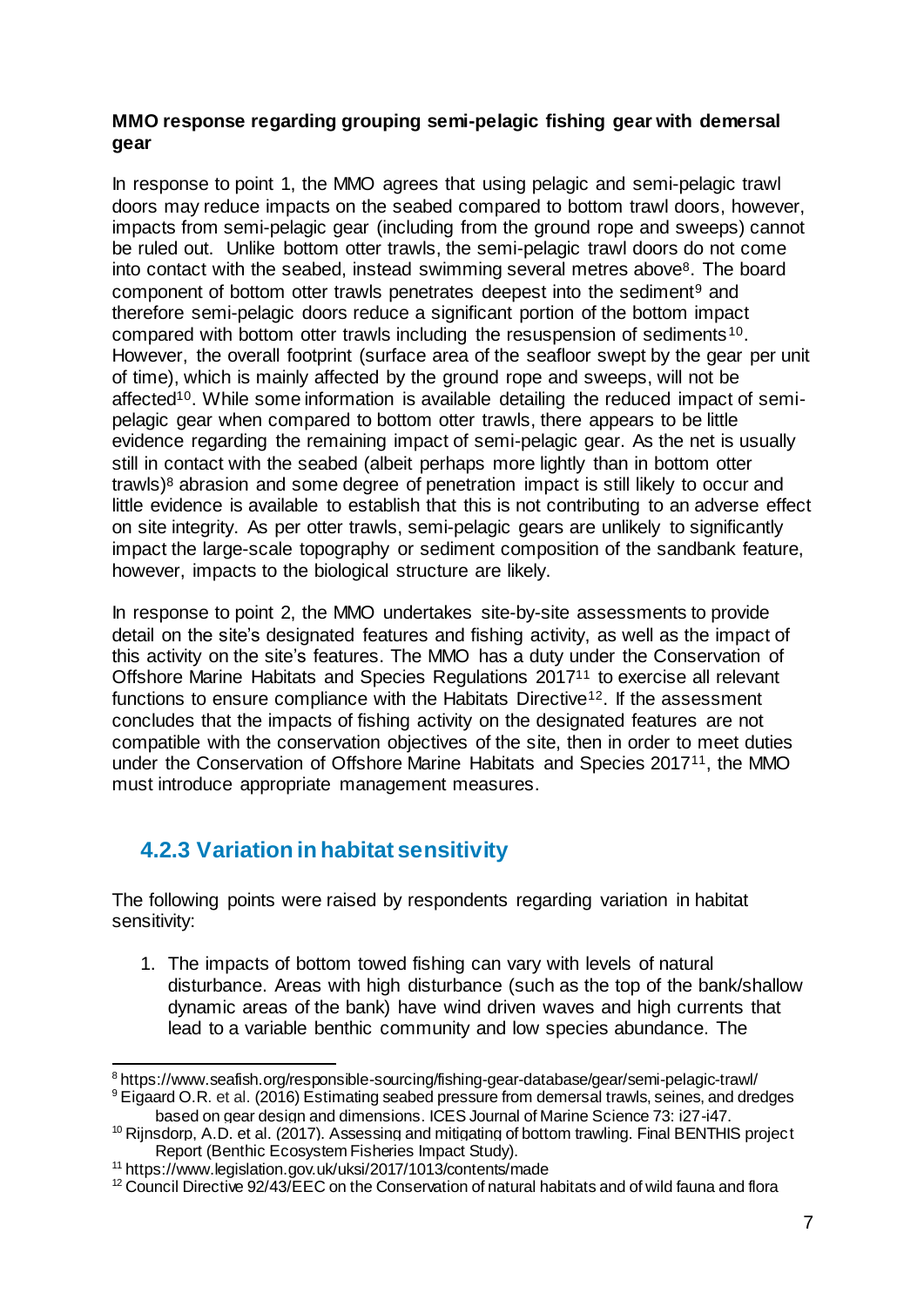adapted ecology of areas with high natural disturbance leads to faster recovery rates and lower sensitivity to towed fishing gear.

- 2. The impacts of bottom towed fishing can vary with sediment type. Certain sediments (e.g. sand, mud and coarser sediments) are less sensitive and/or have greater recovery potential from bottom towed fishing.
- 3. The impacts of bottom towed fishing vary between core and peripheral fishing grounds. Closing peripheral fishing grounds (which are more likely to contain healthy benthos), whilst allowing fishing to continue in core fishing grounds would prevent displacement to healthy peripheral fishing grounds; thus, providing the best trade-off between achieving conservation benefits at the lowest costs to the fishing industry.
- 4. Areas that are most sensitive to bottom towed fishing (such as gravel habitats, which contain higher levels of long-lived species) should be prioritised for protection, whilst less sensitive areas (e.g. areas with high natural disturbance, certain sediment types and/or core fishing grounds) should remain open to bottom towed fishing.
- <span id="page-7-2"></span>5. The impacts of bottom trawling are modest in Dogger Bank SAC compared to other areas, due to the site having low biomass and species richness, and/or the site containing species that are adapted to natural disturbance and thus more resilient to trawling.

#### **MMO response regarding variation in habitat sensitivity**

<span id="page-7-1"></span><span id="page-7-0"></span>In response to points 1 to 4, the MMO agrees that the impacts of bottom towed gear on the seabed may vary with several factors, including potentially the levels of natural disturbance<sup>13</sup>, sediment type<sup>14</sup> and exposure to previous fishing activity<sup>15</sup>. For example, in areas of high natural disturbance, benthic communities may recover faster from bottom towed fishing<sup>[13](#page-7-0)</sup>. Due to containing large proportions of long-lived sessile epifauna, communities in gravel habitats may be more sensitive to bottom towed fishing[14](#page-7-1). The impacts of bottom towed fishing on lightly fished areas may also be greater<sup>[15](#page-7-2)</sup>; however, this could be because historic trawling in core fishing grounds has removed sensitive species<sup>16</sup>. Delineating variation in habitat sensitivity (for example by levels of natural disturbance, sediment type and previous fishing exposure) does not, however, consider species-specific sensitivities, for example

<span id="page-7-3"></span>l <sup>13</sup> Lambert, G. I. et al. (2014). Quantifying recovery rates and resilience of seabed habitats impacted by bottom fishing. Journal of Applied Ecology, 51(5), 1326-1336.

<sup>&</sup>lt;sup>14</sup> Rijnsdorp, A. D. et al. (2018). Estimating sensitivity of seabed habitats to disturbance by bottom trawling based on the longevity of benthic fauna. Ecological Applications, 28(5), 1302-1312.

<sup>15</sup> Sciberras, M. et al. (2018). Response of benthic fauna to experimental bottom fishing: A global meta‐analysis. Fish and Fisheries, 19(4), pp.698-715.

<sup>&</sup>lt;sup>16</sup> Hiddink, J.G. et al. (2017). Global analysis of depletion and recovery of seabed biota after bottom trawling disturbance. Proceedings of the National Academy of Sciences, 114(31), pp.8301- 8306.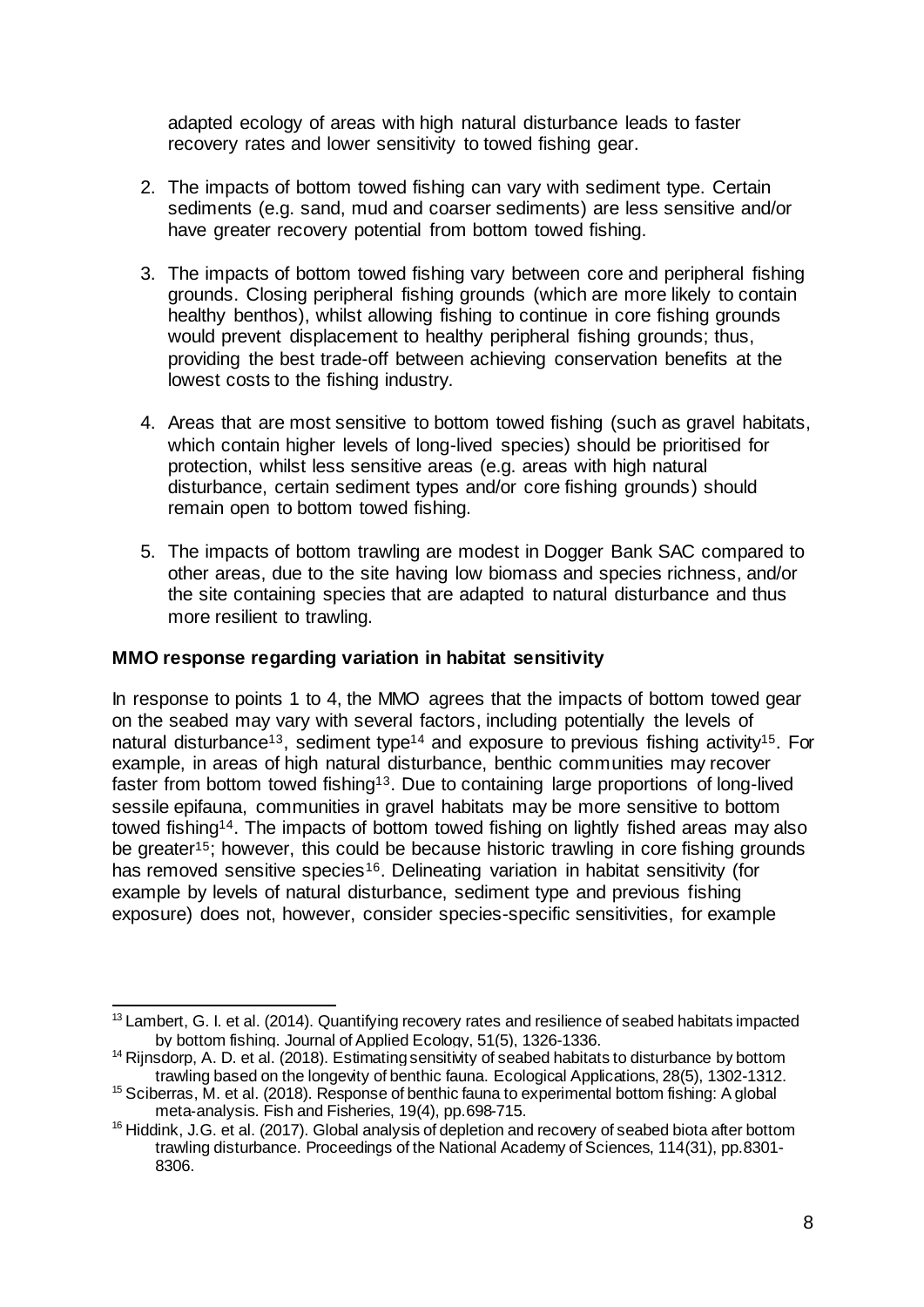<span id="page-8-1"></span><span id="page-8-0"></span>fragile species will be more vulnerable<sup>17</sup>. Studies on how the impacts of bottom towed fishing vary with sediment type can, at times, also provide conflicting results [16,](#page-7-3)18. While some information is available detailing how bottom towed fishing impacts vary, the intensity and extent of bottom towed fishing that is sustainable, even in more resilient habitats, remains unclear<sup>[18](#page-8-0)</sup>. The view of JNCC is that the Annex 1 sandbank feature of Dogger Bank SAC is in unfavourable condition in part due to the impacts of demersal fishing19. Although the impacts may vary, trawling can have large negative effects on the biomass and production of benthic communities in the North Sea, including Dogger Bank<sup>[17](#page-8-1)</sup>. Therefore, the MMO considers that bottom towed fishing activity is not compatible with the site's conservation objectives, particularly to 'restore' the extent and distribution of, and the structure and function of, the sandbank feature.

<span id="page-8-3"></span><span id="page-8-2"></span>In response to point 5, there are studies showing that the impacts of bottom towed fishing on the benthic communities of Dogger Bank SAC may be limited, possibly because the benthic fauna consist of species that are not greatly affected by trawling<sup>20</sup> and/or due to the area having less initial species biomass<sup>[17](#page-8-1)</sup>. However, historic trawling can remove more sensitive species, whilst the more resilient species remain<sup>[16](#page-7-3)</sup> and fishing in Dogger Bank has been on-going for decades<sup>[21](#page-8-2)</sup>. Such continuous fishing has likely contributed (alongside other factors) to the transformation of benthic communities, including reducing benthic habitat complexity and increasing the dominance of short-lived species 21,22. This contributes to the MMO conclusion that bottom towed fishing activity is not compatible with restoring the site's biological communities. Furthermore, although the prohibition of bottom towed gears from the Dogger Bank SAC could lead to displacement of fishing activities to habitats elsewhere in the North Sea, the location (and thus the associated environmental costs) of displaced fishing activity is unclear. The MMO fisheries assessment indicates that bottom towed gears are currently adversely affecting the integrity of the site. As such the potential impact of displacement to areas outside of Dogger Bank SAC does not remove the requirement to ensure that fishing is managed to further the conservation objectives of the site.

l

 $17$  Hiddink, J. G. et al. (2006). Cumulative impacts of seabed trawl disturbance on benthic biomass, production, and species richness in different habitats. Canadian Journal of Fisheries and Aquatic Sciences, 63(4), 721-736.

<sup>&</sup>lt;sup>18</sup> Stewart, B. D., and Howarth, L. M. (2016). Quantifying and managing the ecosystem effects of scallop dredge fisheries. In Developments in Aquaculture and Fisheries Science (Vol. 40, pp. 585-609). Elsevier.

<sup>&</sup>lt;sup>19</sup> https://data.jncc.gov.uk/data/26659f8d-271e-403d-8a6b-300defcabcb1/DoggerBank-4-Statementsv1.0.pdf

<sup>&</sup>lt;sup>20</sup> Queirós, A. M. et al. (2006). Effects of chronic bottom trawling disturbance on benthic biomass, production and size spectra in different habitats. Journal of Experimental Marine Biology and Ecology, 335(1), 91-103.

<sup>&</sup>lt;sup>21</sup> Plumeridge, A. A., & Roberts, C. M. (2017). Conservation targets in marine protected area management suffer from shifting baseline syndrome: A case study on the Dogger Bank. Marine Pollution Bulletin, 116(1-2), 395-404.

 $22$  Kröncke, I. (2011). Changes in Dogger Bank macrofauna communities in the 20th century caused by fishing and climate. Estuarine, Coastal and Shelf Science, 94(3), 234-245.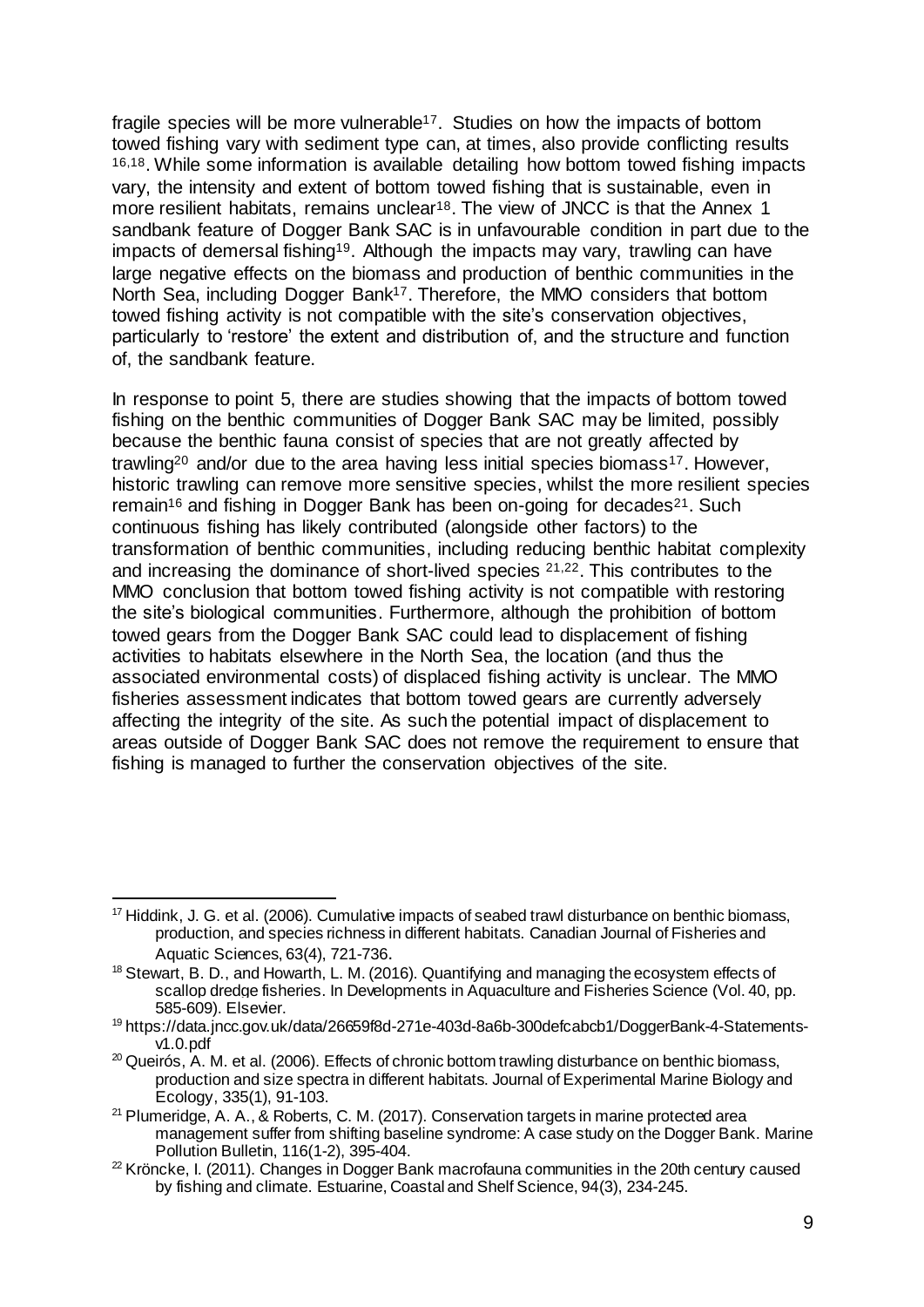# **4.2.4 Factors (beyond fishing) that affect the protected feature or biological communities in Dogger Bank SAC**

The following points were raised by respondents regarding factors (beyond fishing) that affect the protected feature or biological communities in Dogger Bank SAC:

- 1. A range of factors, including climatic-driven changes, could be driving changes to the benthic ecology of Dogger Bank SAC, including a decreased abundance of long-lived species and an increased abundance of short-lived species.
- 2. Wind turbine development in the area will negatively impact Dogger Bank SAC, including the sandeel population, as well as seabirds from special protection areas that are reliant on these fish for prey. The MMO should consider how such developments could, either alone or in-combination, adversely affect the site's integrity.
- 3. The consultation documents fail to mention oil and gas exploration, which from observations is very damaging to the sandeel stock. Previous seismic surveys in the area have caused the stock to suffer, and it can take years for the fish to come back to some banks following such activity.

### **MMO response regarding factors (beyond fishing) that affect the protected feature or biological communities in Dogger Bank SAC**

In response to point 1, MMO has acknowledged in the updated fisheries assessment that factors beyond fishing could be driving changes to the benthic ecology of Dogger Bank SAC. Hydroclimatic changes, driven by changes to the North Atlantic Oscillation system, could be contributing to decreased species numbers and increased numbers of small polychaetes in Dogger Bank SAC23. However, while both hydroclimatic changes and fishing are hypothesised to explain the changes in Dogger Bank macrofauna communities<sup>[22](#page-8-3)</sup>, centuries of trawling has resulted in reduced benthic habitat complexity<sup>[21](#page-8-2)</sup>. The presence of climate-driven factors does not exclude the possibility that fishing also contributes to changes in the biological communities of Dogger Bank SAC.

In response to point 2, the fisheries assessment of Dogger Bank SAC considers wind turbine development in Part C of the assessment. Part C of the MMO MPA fisheries assessments investigates the effects of fishing activities, which alone are considered compatible with the conservation objectives of an MPA, in-combination with other relevant activities. The only assessed fishing activities that were considered compatible with the conservation objectives of Dogger Bank SAC were anchored nets/lines and traps. In addition, fully pelagic fishing was considered not likely to be having significant effect on the site. The MMO [SPIRIT](http://services.demeter.zeus.gsi.gov.uk/spiritmarine/Map.action?themeName=) (SPatial InfoRmatIon Toolkit) system was used to identify relevant activities that occur within,

l  $^{23}$  Kröncke, I. and Reiss, H. (2007) Changes in community structure (1986-2000) and causal influences. In: Rees, H. L., Eggleton, J. D., Rachor, E., and Vanden Berghe, E. (eds.) Structure and Dynamics of the North Sea Benthos, ICES Cooperative Report No. 288. September 2007.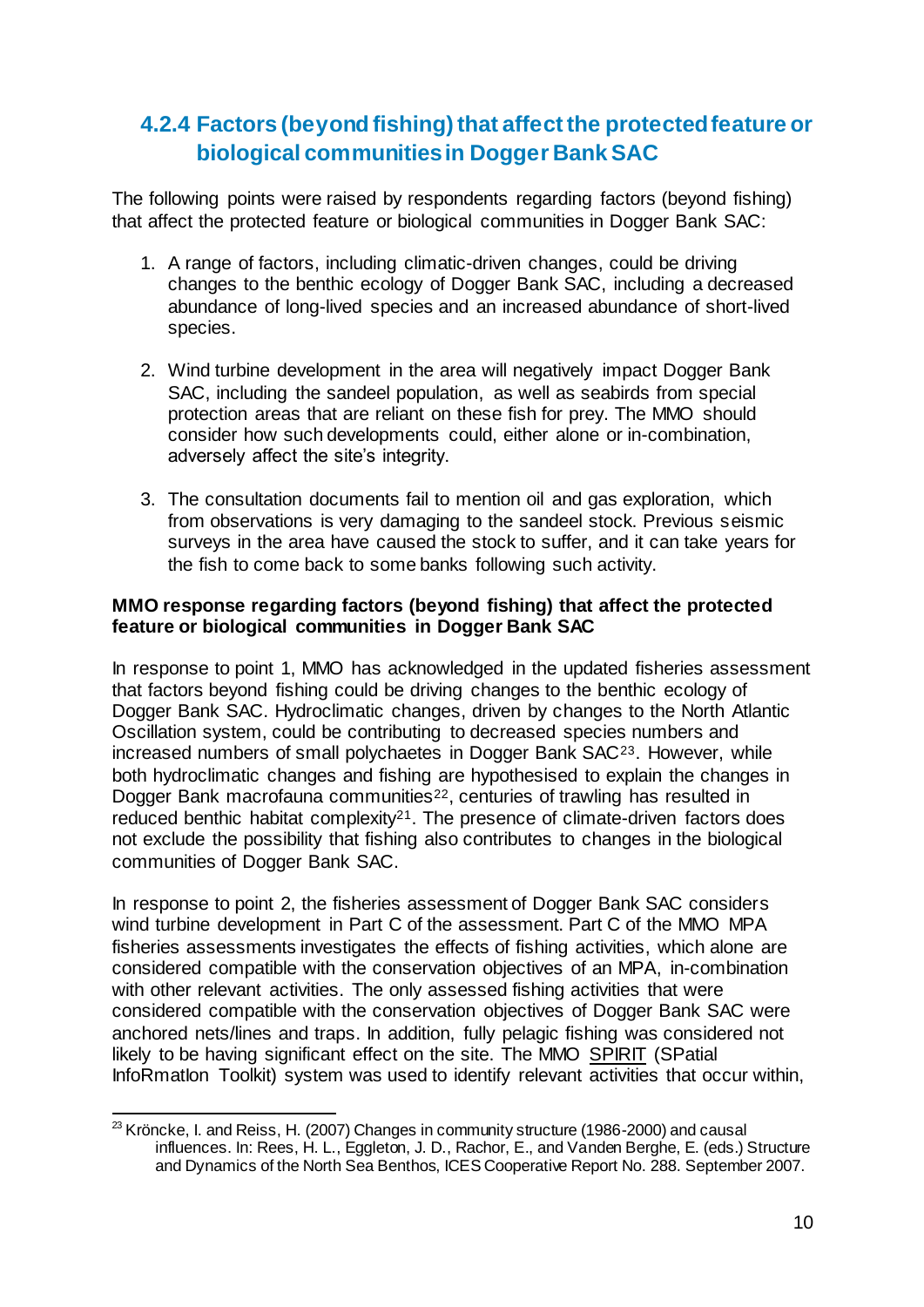<span id="page-10-0"></span>or adjacent to, Dogger Bank SAC. These activities included offshore windfarm construction, and offshore windfarm operation and maintenance. Using JNCC's Pressure Activity Database (PAD)<sup>24</sup> and the conservation advice package<sup>25</sup>, the Dogger Bank fisheries assessment concluded that the pressure associated with traps and anchored nets/lines, in combination with these other activities, were compatible with the conservation objectives of the site. The aim of an MMO MPA fisheries assessment is to identify adverse effects of fishing pressures on designated features, whilst also considering the effects of fishing activities in-combination with other relevant activities. The assessment determined that bottom towed fishing is not compatible with the conservation objectives of Dogger Bank SAC, and thus appropriate management measures were suggested. Windfarm development within Dogger Bank SAC are consented through the Planning Act 200826. The regulator for this is the Planning Inspectorate, who would therefore be responsible for ensuring the appropriate level of environmental assessment when assigning windfarm developments.

In response to point 3, the SPIRIT system did not identify oil and gas exploration as an activity occurring within, or adjacent to, Dogger Bank SAC. JNCC's conservation advice package (Advice on Operations)[25](#page-10-0) details the sensitivity of the protected sandbank feature to a range of activities. Using the Advice on Operations, under the activity of oil and gas exploration (which includes seismic surveys), the sensitivity of the sandbank feature is considered 'not relevant' to the pressure of underwater noise and 'insufficient evidence to assess' for the pressure of vibration. There is a general lack of understanding on how seismic surveys can have population-level impacts on free-ranging fish<sup>27</sup> and evidence linking seismic surveys to population-level effects on sandeels is consequently limited. Although seismic shooting can have a moderate effect on sandeel behaviour, it does not appear to cause immediate lethal impacts or changes to sandeel abundance28.

# **4.2.5 Management of the scallop fishery**

The following points were raised by respondents regarding management of the scallop fishery:

1. No reference is made to the recent measures being implemented and developed for the sustainable exploitation of scallops in Dogger Bank SAC, including the temporary cessation of the fishery in 2020. The conclusion that the removal of target species by dredges is not compatible with the conservation objectives is therefore not appropriate if management is to permit a sustainable level of exploitation.

l <sup>24</sup> [https://jncc.gov.uk/our-work/marine-activities-and-pressures-evidence/#jncc-pressures-activities](https://jncc.gov.uk/our-work/marine-activities-and-pressures-evidence/#jncc-pressures-activities-database)[database](https://jncc.gov.uk/our-work/marine-activities-and-pressures-evidence/#jncc-pressures-activities-database)

<sup>25</sup> https://hub.jncc.gov.uk/assets/26659f8d-271e-403d-8a6b-300defcabcb1

<sup>26</sup> https://www.legislation.gov.uk/ukpga/2008/29/contents

 $27$  Slabbekoorn, H. et al. (2019). Population-level consequences of seismic surveys on fishes: An interdisciplinary challenge. Fish and Fisheries, 20(4), pp.653-685.

<sup>28</sup> Hassel, A. et al. (2004). Influence of seismic shooting on the lesser sandeel (*Ammodytes marinus*). ICES Journal of Marine Science, 61(7), pp.1165-1173.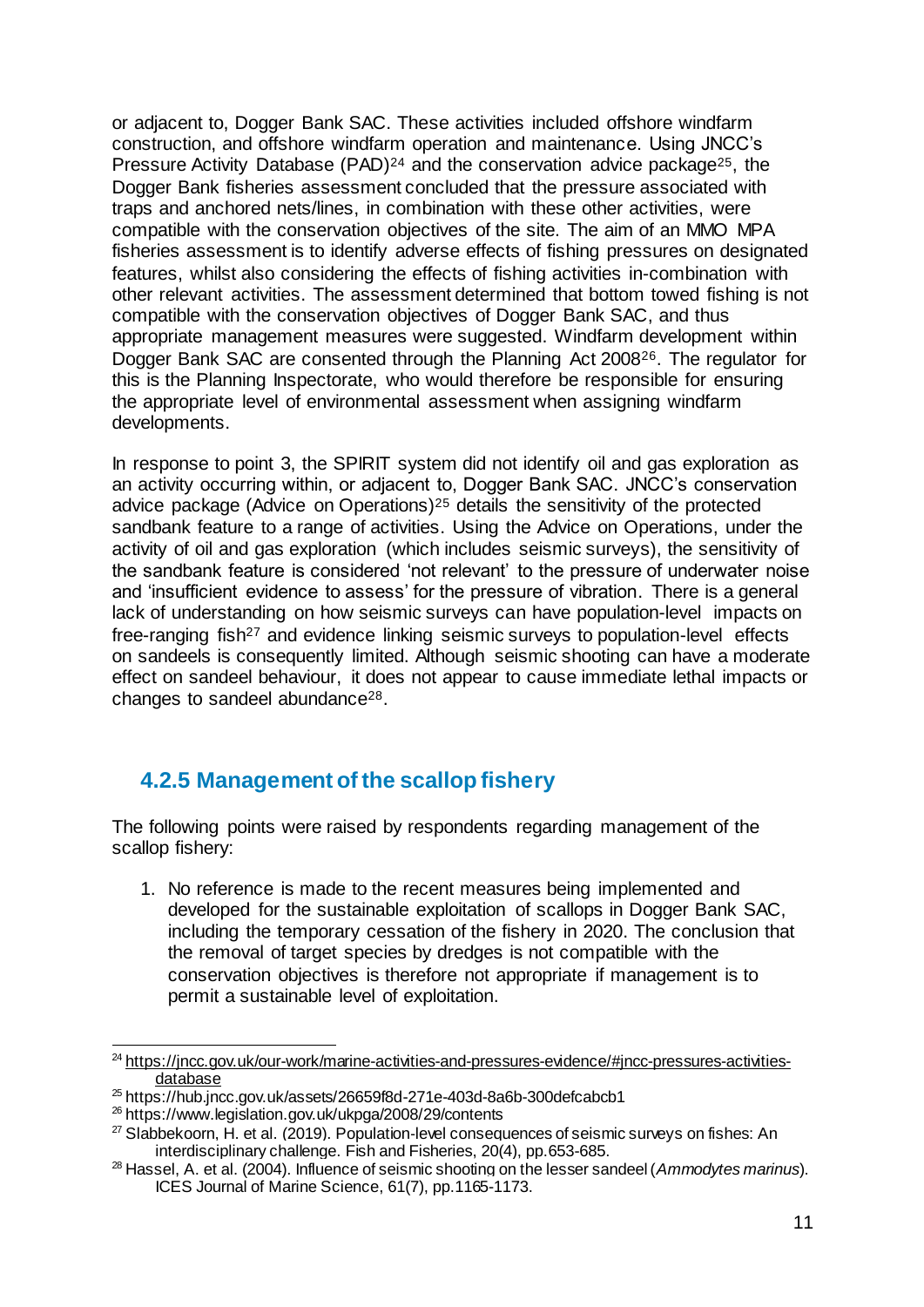- 2. Industry groups support Option 2, including an adaptive, collaborative and zonal management approach informed by science and industry. The industry is committed to promoting sustainable harvesting and delivery of wellmanaged fisheries, and would support a zonation and adaptive management approach using environmental disturbance thresholds to identify levels of disturbance that could be carried out without negatively affecting the conservation objectives of the site. This approach would allow fishing in areas until one of these limits is met, at which point the area would be closed to fishing, creating a set of rolling openings/closures that would enable fishing to continue whilst achieving the site's conservation objectives. Skippers who have knowledge of the fishery should be involved in any management discussions.
- 3. Option 1 could lead to overfishing of scallops, affecting stock sustainability, and is therefore not supported by industry groups.
- 4. Additional knowledge on the status and distribution of the scallop stock in Dogger Bank SAC is required to develop a suitable management plan.

#### **MMO response regarding management of the scallop fishery**

In response to point 1, the MMO have updated its assessment regarding the impact of scallop removal on the sandbank feature. Scallops are not listed as 'key and influential' or 'characteristic' species of the site<sup>[3](#page-2-0)</sup> and are not currently considered to have a critical role in maintaining the structure and function of the sandbank feature. As such, the MMO now considers that impacts from removal of target species by dredges on the sandbank feature are compatible with the conservation objectives of the site and will not result in an adverse effect on site integrity.

In response to point 2, following the call for evidence, the MMO has updated the fisheries assessment of Dogger Bank SAC with the inclusion of the new evidence provided. However, the MMO concludes that due to a number of significant pressures, demersal dredging activities are not compatible with the conservation objectives of the site and a zoned/adaptive approach is not appropriate as the areas open to fishing activity will continue to adversely affect site integrity and result in an ongoing suppression of the condition across the site as a whole.

In response to point 3, the MMO agrees that option 1 is not compatible with the conservation objectives of Dogger Bank SAC and will likely lead to adverse effects on site.

In response to point 4, the MMO is assessing the impact of fishing activities on the designated sandbank feature of Dogger Bank SAC. The MMO have updated its assessment following the submission of new evidence. As detailed in the response to point 1, the MMO now considers that impacts from removal of target species (scallops) by dredges on the sandbank feature are compatible with the conservation objectives of the site and will not result in an adverse effect on site integrity. The MMO agree that more information is required on the status and distribution of the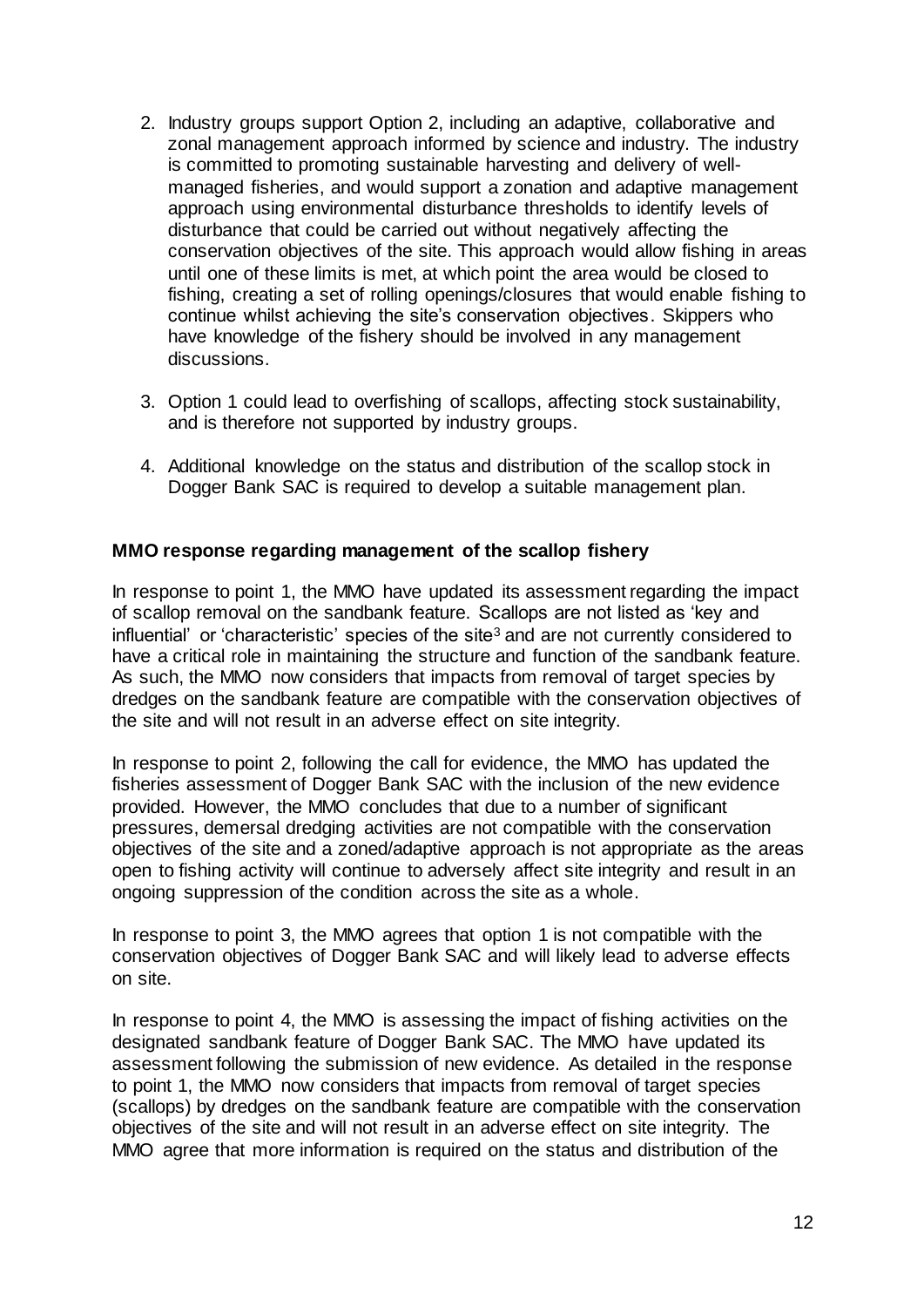scallop stock in Dogger Bank SAC. Cefas are currently completing several reports to further our knowledge of this stock.

# **4.2.6 Bycatch**

The following points were raised regarding bycatch:

- 1. Bycatch from sandeel fishing is extremely minimal.
- 2. Regarding the removal of non-target species by demersal seines, no consideration is given to the rate of capture or whether bycaught species are likely to be returned unharmed.
- 3. Bycatch from the scallop fishery is limited, with bycatch mostly comprised of plaice. Sandeel bycatch is extremely minimal, and no biogenic habitatforming organisms (such as corals, sea fans or sea pens) have been caught by consulted scallop vessels.
- 4. No consideration is given to harbour porpoise bycatch, such as from gillnets.

## **MMO response regarding bycatch**

In response to point 1, the sandeel fishery can be highly selective and thus may have low bycatch of protected species<sup>29</sup>; however, there is limited evidence to suggest that bottom towed fishing (including demersal trawl, seines and semi-pelagic gear) does not affect the protected sandbank feature of Dogger Bank SAC through the removal of non-target species. Although semi-pelagic gear can have reduced seabed impacts compared to bottom otter trawls<sup>[10](#page-6-0)</sup>, the similar footprint of these gears and the continued contact of the net with the seabed suggest that abrasion and penetration contact with the seabed are likely to occur for semi-pelagic gear, albeit to a reduced degree particularly via penetration<sup>[10](#page-6-0)</sup>. Removal of non-target species is therefore likely to occur during fishing using bottom trawling and semipelagic gear owing to continued abrasion. Removal of non-target species, via abrasion may not always appear as by-catch, with long lived sessile species being damaged or killed but not necessarily retained in the fishing gear and identifiable as bycatch.

As there is little evidence to suggest otherwise, the MMO cannot rule out that bottom towed fishing (including demersal trawl, seines and semi-pelagic gear) has adverse effects on the integrity of Dogger Bank SAC via the removal of non-target species.

In response to point 2, the MMO fisheries assessment for Dogger Bank SAC now includes further detail on the removal of non-target species by demersal seines. Rate of capture (and therefore bycatch rate) varies with species and mesh sizes.

l  $^{29}$  ICES. (2020). Herring Assessment Working Group for the Area South of 62 $^{\circ}$  N (HAWG). ICES Scientific Reports. 2:60. 1151 pp.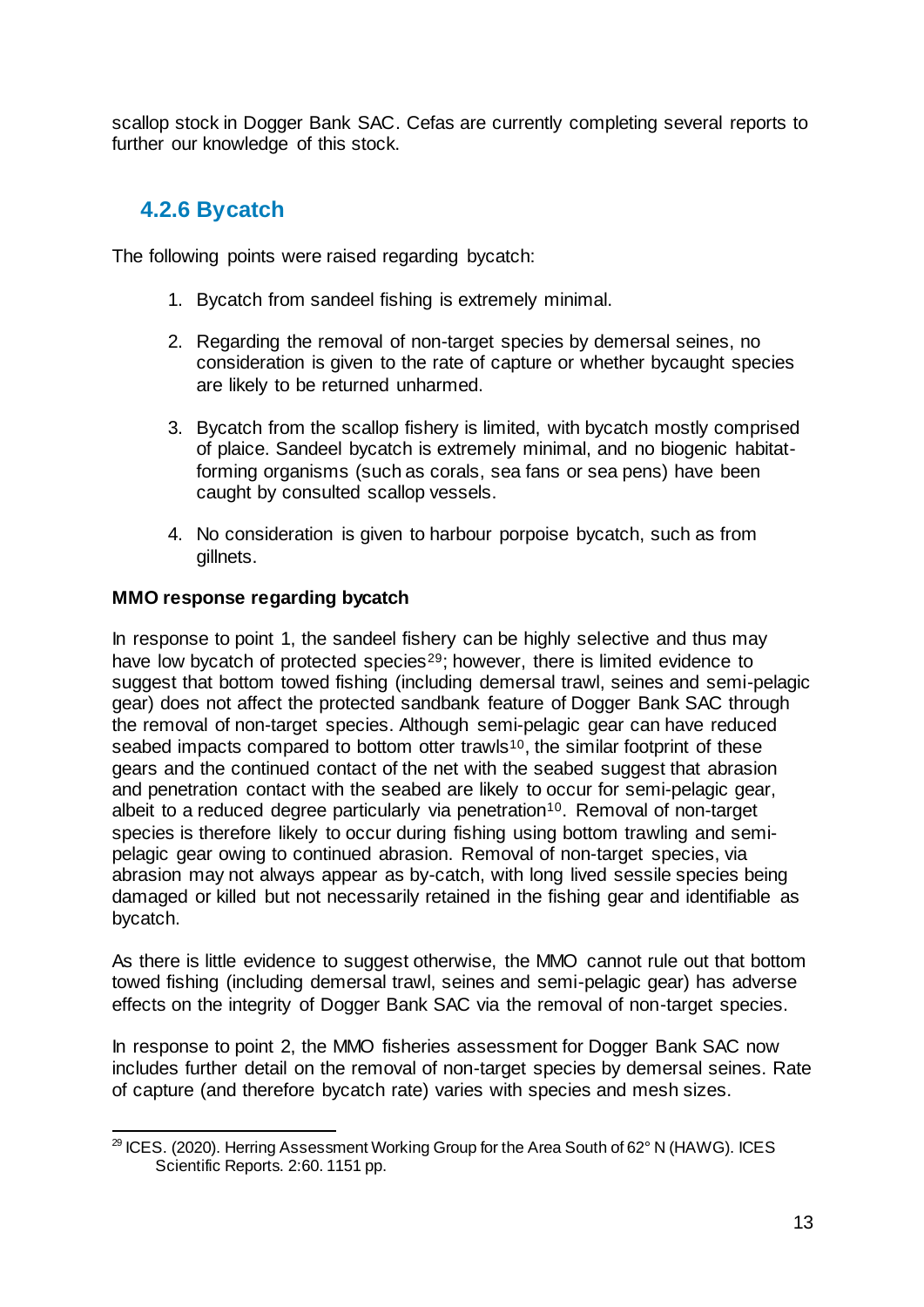<span id="page-13-0"></span>Examples are given as follows: discard rates of *Arctica islandica* are on average 5 per hour for Scottish seines with mesh size 100 – 119 mm versus 1 per hour for mesh sizes over 120 mm, and discard rates of *Alcyonium digitatum* are average 2 per hour for mesh sizes 100 - 119 mm and 14 per hour for mesh sizes  $> 120$  mm<sup>30</sup>. Survival rates of bycatch are influenced by several factors including the species caught, time fish spend on deck and fish body size $31$ . It is noted that Scottish seines do encounter long-lived species such as dead man's fingers<sup>[30](#page-13-0)</sup>, such fragile species are particularly sensitive to removal and displacement<sup>32</sup>.

<span id="page-13-2"></span><span id="page-13-1"></span>In response to point 3, studies have shown that dredges can catch large amounts of bycatch for a range of non-commercially targeted species<sup>33</sup>. Due to crushing under the gear and/or the initial encounter with the gear, the majority of damage to large benthic invertebrates during scallop dredging can occur unobserved on the seabed <sup>34</sup>, with benthic megafauna on the seabed having similar (or even higher) levels of damage as those landed on the deck[34](#page-13-1). Given benthic communities can be significantly altered by scallop dredging<sup>35</sup>, the MMO cannot rule out that dredging has adverse effects on the integrity of Dogger Bank SAC via the removal of nontarget species.

In response to point 4, Gill netting activity and therefore potential for harbour porpoise bycatch in Dogger Bank SAC is minimal. Additionally, the MMO undertakes site-level MPA fisheries assessments, which aim to assess the effects of fishing pressures on the designated features of the site that is under assessment. Harbour porpoise are not a designated feature of Dogger Bank SAC; however they are a designated feature of the Southern North Sea SAC. The MMO fisheries assessment for the Southern North Sea SAC will assess the effects of fishing pressures (including bycatch by gill nets) on harbour porpoise.

## **4.2.7 Use of fishing activity data**

The following points were raised by respondents regarding usage of fishing activity data:

1. No Pr-values are included in the assessment, and therefore conclusions on the intensity of fishing activity from visual interpretations of VMS are

l <sup>30</sup> van der Reijden, K.J. et al. (2014). Discard self-sampling of Dutch bottom-trawl and seine fisheries in 2013. CVO report 14.007, IJmuiden, CVO. 74 p.

<sup>&</sup>lt;sup>31</sup> Benoît, H. P. et al. (2010). Assessing the factors influencing discard mortality of demersal fishes using a semi-quantitative indicator of survival potential. Fisheries Research, 106(3), 436-447.

 $32$  Jager, Z. et al. (2018). Impact of demersal & seine fisheries in the Natura 2000-area Cleaver Bank. NIOZ Royal Netherlands Institute for Sea Research.

<sup>33</sup> Howarth, L. M. & Stewart, B. D. (2014) The dredge fishery for scallops in the United Kingdom (UK): effects on marine ecosystems and proposals for future management. Report to the Sustainable Inshore Fisheries Trust. Marine Ecosystem Management Report no. 5, University of York, 54 pp.

<sup>&</sup>lt;sup>34</sup> Jenkins, S. R. et al. (2001). Impact of scallop dredging on benthic megafauna: a comparison of damage levels in captured and non-captured organisms. Marine Ecology Progress Series, 215, 297-301.

<sup>&</sup>lt;sup>35</sup> Bradshaw, C., Veale, L.O, Hill, A.S. and Brand, A.R. (2001). The effect of scallop dredging on Irish Sea benthos: experiments using a closed area. Hydrobiologia, 465, 129-138.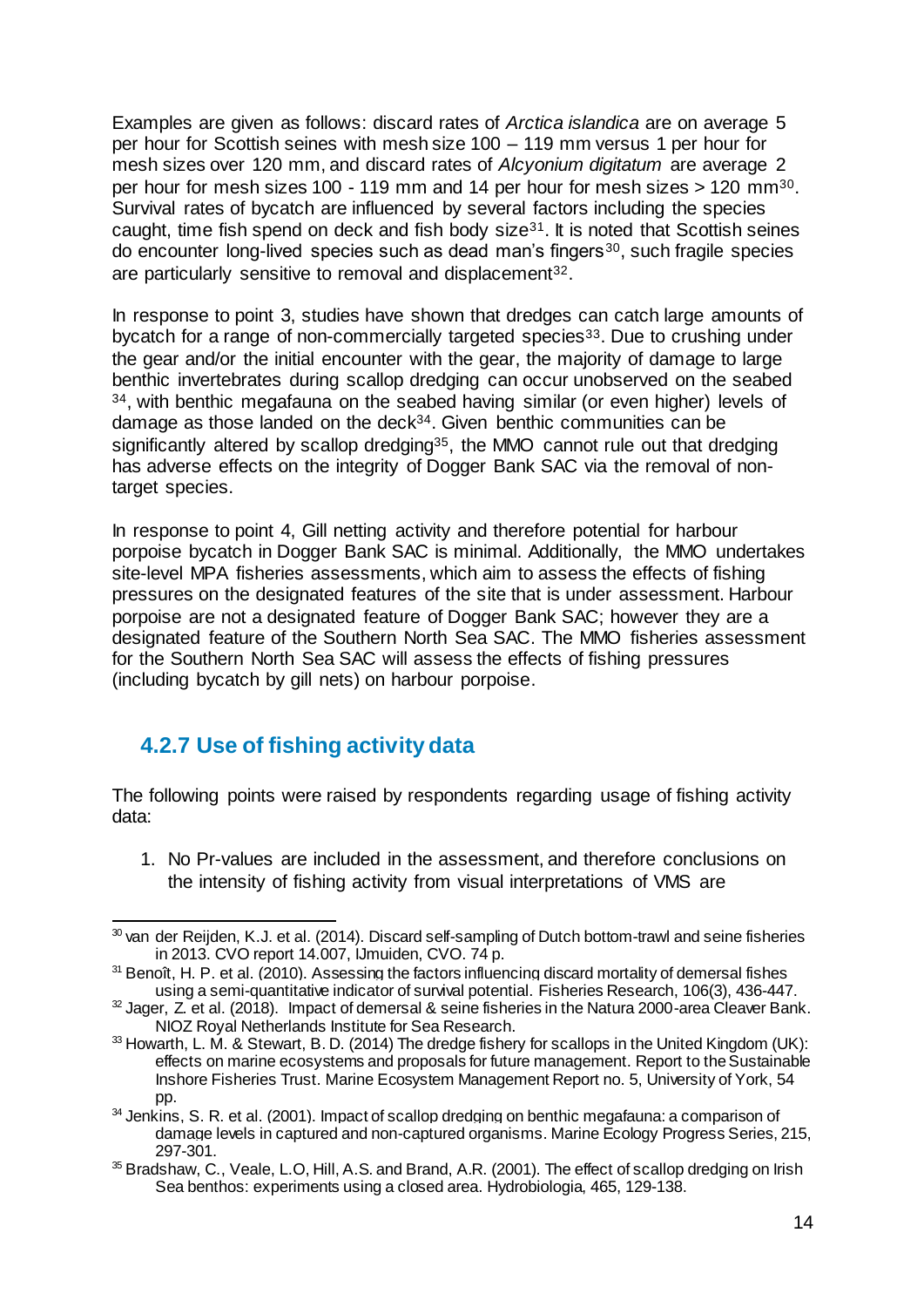premature. References are made to high levels of activity without quantification or reference to the level of certainty.

### **MMO response regarding use of fishing activity data**

The MMO fisheries assessment for Dogger Bank SAC has been updated to include spatial footprint analysis (Pr-values). This analysis has confirmed the high intensity of bottom towed gear activity in areas of the site.

# **4.2.8 Environmental benefits of the site are not fully considered**

The following points were raised by respondents regarding the environmental benefits of the site that they consider are not fully considered:

- 1. The sandeel stock within Dogger Bank SAC is an important foraging area for the seabird features (black-legged kittiwake, northern gannet, razorbill and common guillemot) of the Flamborough and Filey Coast Special Protection Area (SPA). Declines in sandeel availability (exacerbated by fishing mortality) are adversely affecting the breeding success of these seabirds and thus possibly the overall condition status of these SPA conservation features.
- 2. Sandeels are an important food source for harbour porpoises, yet no consideration is given to the impacts of fishing activity on the harbour porpoise feature of the Southern North Sea SAC, of which about half of Dogger Bank SAC overlaps with.
- 3. High amounts of organic carbon are stored in UK continental shelf sediments, with the carbon storage potential of Dogger Bank SAC being over four megatonnes. Continued abrasion by bottom towed fishing gear would reduce carbon storage capacity and release carbon, contributing to climate change.
- 4. European sturgeon, which are recommended for restoration by European countries under the Habitats Directive, were historically present in Dogger Bank SAC.

#### **MMO response regarding environmental benefits of the site are not fully considered**

In response to points 1 and 2, the MMO undertakes site-level MPA fisheries assessments. These assessments consider the impacts of fishing activity on the protected features of the MPA in consideration, which for Dogger Bank SAC is the Annex 1 sandbank feature. Sandeels are considered a 'characteristic species' of Dogger Bank SAC and play an important role in the biological 'Structure and Function' of the sandbank feature. The assessment concluded that an adverse effect on site integrity cannot be ruled out for bottom towed fishing. As part of the assessment, the removal of sandeels as a target species was found not compatible with the site's conservation objectives. Although this site-level assessment was for Dogger Bank SAC, the measures recommended for managing these fishing activities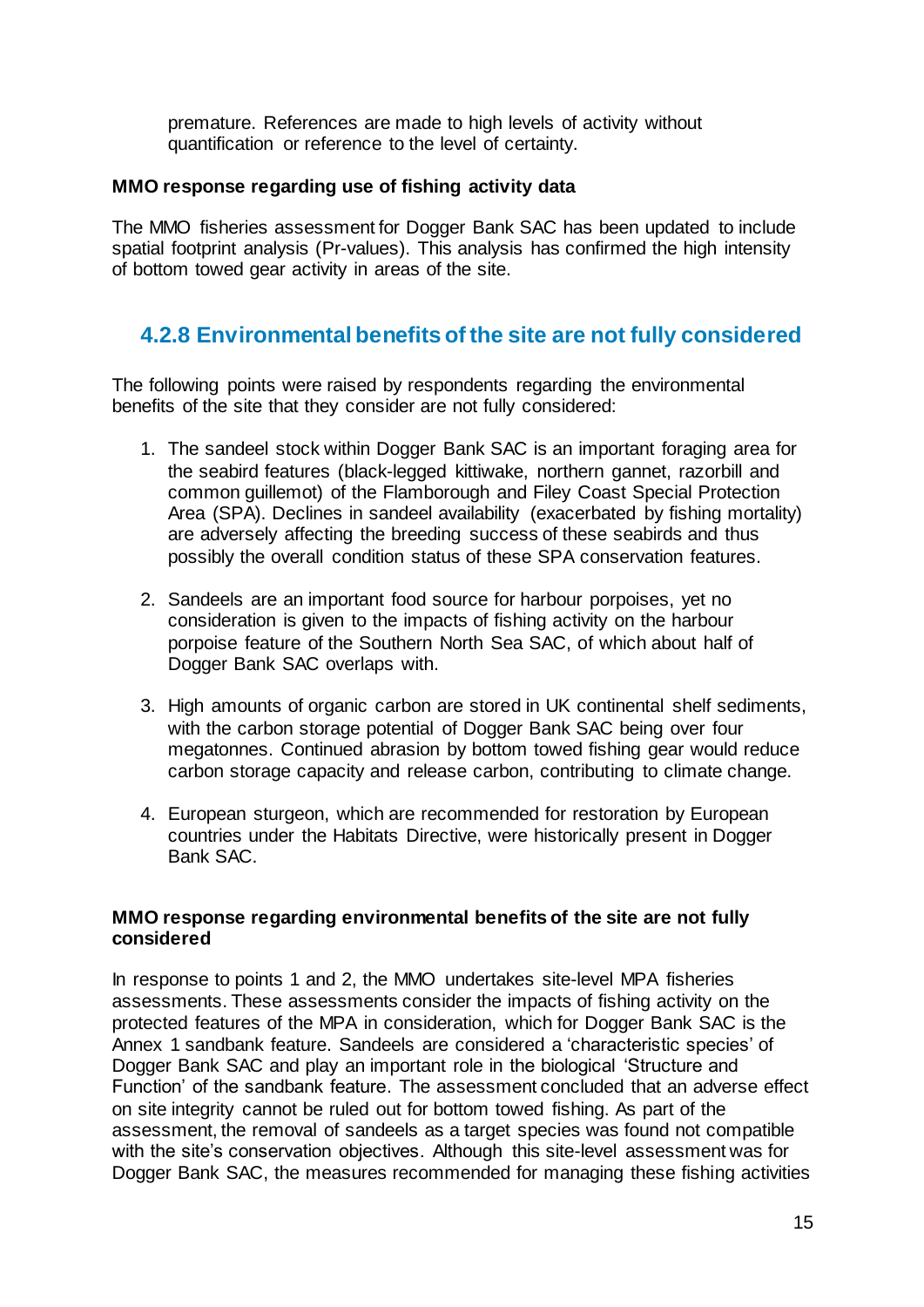(including bottom towed fishing for sandeels) could have benefits to the protected features of other MPAs, including the Southern North Sea SAC and Flamborough and Filey Coast SPA.

In response to points 1 to 4, the MMO fisheries assessments aim to identify adverse effects of fishing pressures on the designated features. Sturgeon are not a designated feature of Dogger Bank SAC and are not identified by JNCC as a characteristic component of the sandbank feature. Although sturgeon may have been historically present<sup>36</sup>, evidence that sturgeon are currently present in Dogger Bank SAC is limited<sup>37</sup>. However, the non-monetary benefits of Dogger Bank SAC, including the importance of the site for critically endangered fish species (e.g. common skate and angelshark), carbon storage, and food web dynamics (including how the large numbers of sandeels at the site are an important prey species to seabirds and cetaceans), are considered in the regulatory triage assessment.

# **4.2.9 Impacts on individual species**

The following points were raised by respondents regarding impacts on individual species:

- 1. The assessment notes the abundance of dead man's fingers as evidence that anchored gill nets are not impacting this species. If this is the case, it would also suggest that other potentially impacting gears are also not impacting the species either.
- 2. The assessment references the reduction in fish species such as the thornback ray but does not detail a management objective for the species.

#### **MMO response regarding impacts on individual species**

In response to point 1, the MMO has updated the fisheries assessment, removing the reference to Diesing et al. (2009) due to the little empirical evidence supporting a link between the impacts of gill nets and the removal of soft corals. The linking of dead man's finger corals in Dogger Bank SAC to a lack of impact by netting (or other gears) was misplaced as it did not consider the location of the samples in regard to the dominant areas of fishing activity. Although bycatch rates can vary, dead man's fingers have been recorded as bycatch in demersal seines, beam trawls and bottom otter trawls[30](#page-13-0). As well as being landed onboard vessels as bycatch, dead man's fingers may also be left damaged on the seafloor following disturbance from bottom towed fishing[32](#page-13-2). This species is permanently attached to the substratum and once it is displaced, it may not have the ability to re-attach<sup>[32](#page-13-2)</sup>. This species is therefore considered highly sensitive to removal and displacement, and mortality following disturbance is likely to be high<sup>[32](#page-13-2)</sup>. As a soft growing coral, dead man's fingers are also

l <sup>36</sup> Debus, L. (1996). The decline of the European sturgeon *Acipenser sturio* in the Baltic and North Sea. In Conservation of endangered freshwater fish in Europe (pp. 147-156). Birkhäuser Basel.

<sup>&</sup>lt;sup>37</sup> Lassalle, G. et al. (2010). Global warming impacts and conservation responses for the critically endangered European Atlantic sturgeon. Biological conservation, 143(11), 2441-2452.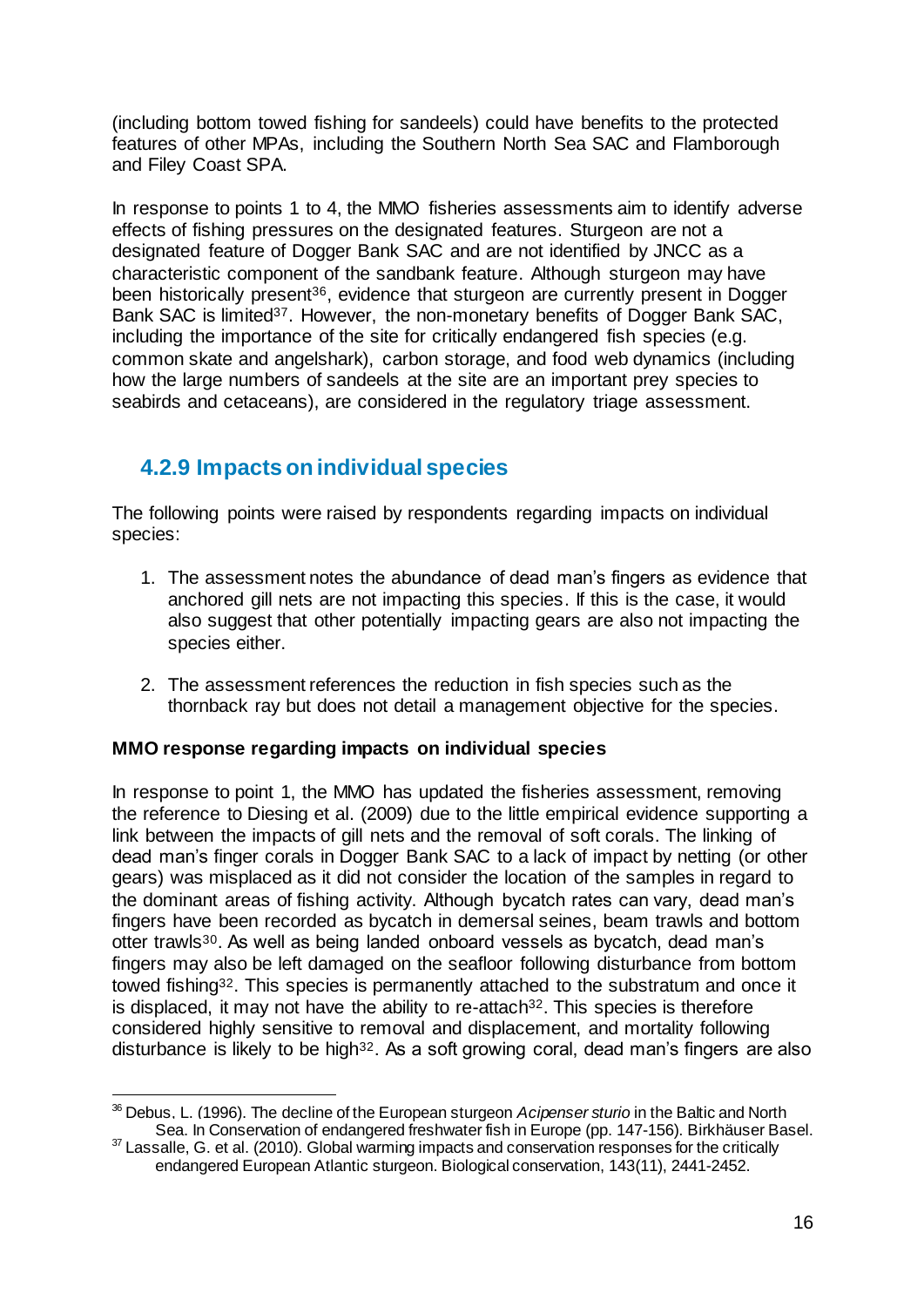likely to take much longer to recover following the impacts of bottom towed fishing<sup>38</sup>. Therefore, the MMO cannot rule out the potential for bottom towed gear to have negative impacts on the sandbank feature via removal of non-target species such as such as dead man's fingers.

In response to point 2, the MMO are looking to manage the impact of fishing activities on the designated sandbank feature within Dogger Bank SAC. There is no management objective for the thornback ray with regard to the Dogger Bank SAC. The conclusion drawn with regard to the compatibility of demersal trawl activity with the conservation objectives of the site does not relate specifically to thornback ray, the reference was included to highlight the potential impact of demersal trawling and the associated abrasion/penetration pressure on the sandbank feature and its associated biological community.

## **4.2.10 Legislative adherence**

The following points were raised by respondents regarding legislative adherence:

- 1. Considering the Dogger Bank SAC in isolation from the wider UK Marine environment undermines the duties outlined in the UK Marine Strategy Regulations 2010: namely, that the MMO, as a public authority, is failing in its duty that it "must, in exercising any functions so far as affecting the marine strategy area, have regard to any marine strategy developed under regulation 5" and in so failing is therefore hindering progress towards good environmental status (GES).
- 2. Considering the extent and frequency of the interaction between bottom towed fishing and the protected feature of Dogger Bank SAC, and in the view of the MMO that the site will not achieve its conservation objectives due to these activities, failure to restrict bottom towed fishing will be in breach of the Habitats Directive, and The Conservation of Habitats and Species (Amendment) (EU Exit) Regulations 2019.
- 3. The UK is signatory to the Agreement on the Conservation of Small Cetaceans of the Baltic, North East Atlantic, Irish and North Seas (ASCOBANS) and, therefore, is also committed to the Conservation Plan for Harbour porpoise in the North Sea.
- 4. Atlantic sturgeon is recommended for restoration by European countries under the Habitats Directive and evidence suggests Dogger Bank was once home to the sturgeon. This was not covered in the MMO's draft fisheries assessment for Dogger Bank SAC.

j <sup>38</sup> Kaiser, M. J. et al. (2006). Global analysis of response and recovery of benthic biota to fishing. Marine Ecology Progress Series, 311, 1-14.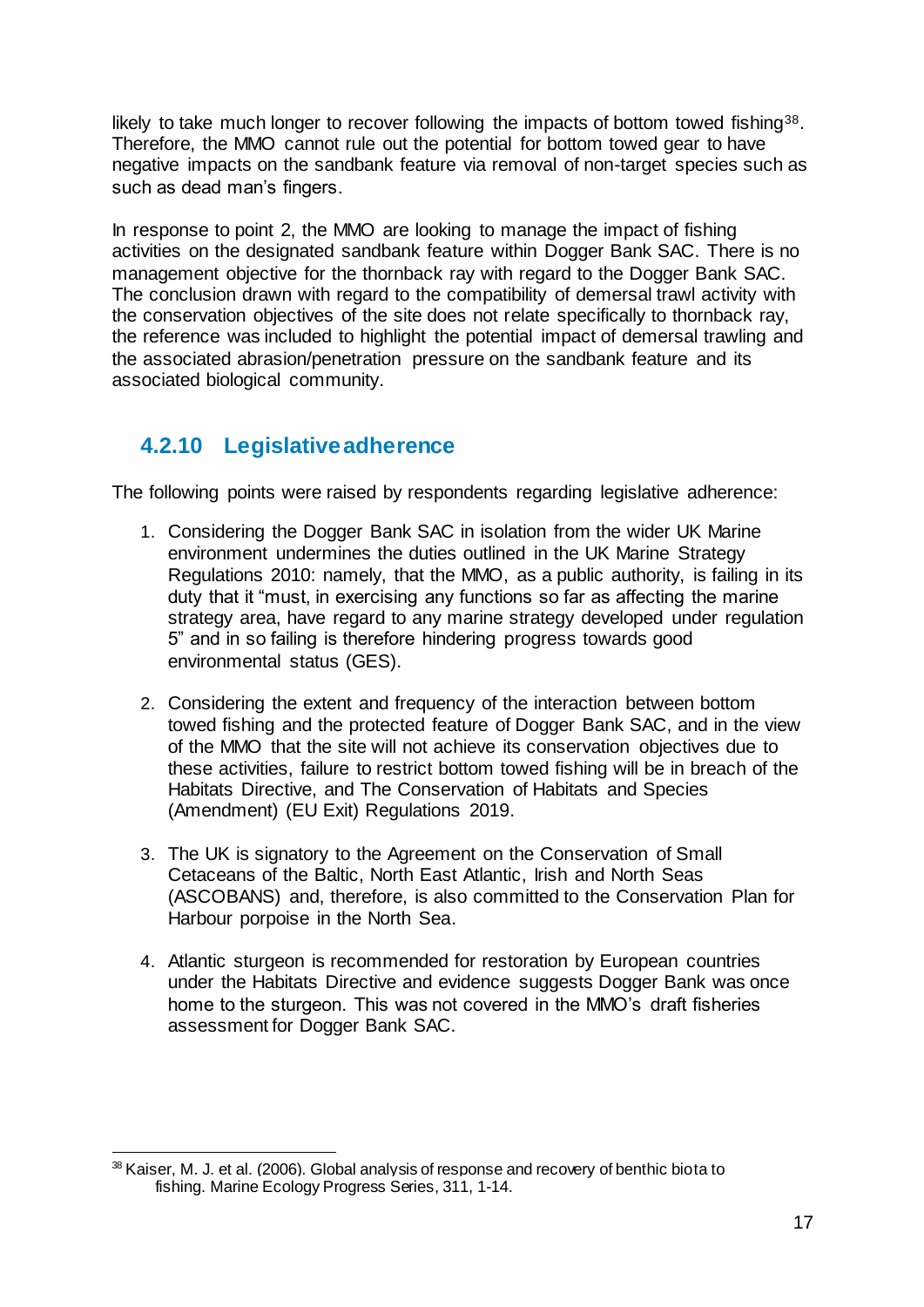#### **MMO response regarding legislative adherence**

In response to point 1, the MMO's Dogger Bank SAC fisheries assessment contains a detailed assessment of the impacts of fishing in the site and takes into account evidence received and advice from JNCC. This has been used to develop draft management measures which are now subject to public consultation. The MMO has had regard to the UK Marine Strategy in the development of these draft measures, as required by regulation 9 of the Marine Strategy Regulations 2010, and consider that the proposed measures will contribute to the achievement of good environmental status (GES).

In response to point 2, the MMO fisheries assessment identified bottom towed gears as having a likely adverse effect on site integrity and are not compatible with the conservation objectives of the Dogger Bank SAC. As such the MMO has proposed management to exclude these activities from the site in accordance with its duties under the Habitats Directive and implementing domestic UK legislation.

In response to point 3, the MMO has duties to exercise all relevant functions to ensure compliance with the Habitats Directive. The MMO's fisheries assessment and proposed management measures have been developed to ensure the MMO is compliant with these duties. Harbour porpoise is not a designated feature of the site and therefore neither the assessment nor management proposal have been developed specifically for the protection of harbour porpoise. However, the exclusion of demersal trawls from the Dogger Bank SAC is likely to benefit harbour porpoises in the North Sea through, for example, habitat recovery and increased prey availability and thus indirectly supporting the Conservation Plan for Harbour porpoise in the North Sea.

In response to point 4, and as per our response to point 3, the MMO assessment is focussed on the Dogger Bank SAC and its features. Atlantic sturgeon is not a designated feature of the site and therefore neither the assessment nor management proposal have been developed specifically for the restoration of Atlantic sturgeon. However, given the likely impact of commercial fishing activities on the status of the species and evidence suggesting the Dogger Bank once provided a home for them, it is possible the management measures proposed may contribute to the restoration of the Atlantic sturgeon population in the North Sea.

## **4.3 General consultation responses**

The MMO received consultation responses which apply to the general assessment process which do not relate to specific MPAs. Therefore, the MMO has summarised these consultation responses in the below section together with the MMO's response to the comments.

**Respondent comment:** It is not appropriate to discount fishing activities from the incombination assessment where the assessment has concluded the activities will have an adverse effect on the site alone, and this is not the normal approach. This is due to the uncertainty around the management measures being put in place for fishing activities which are causing an adverse effect, the respondent has no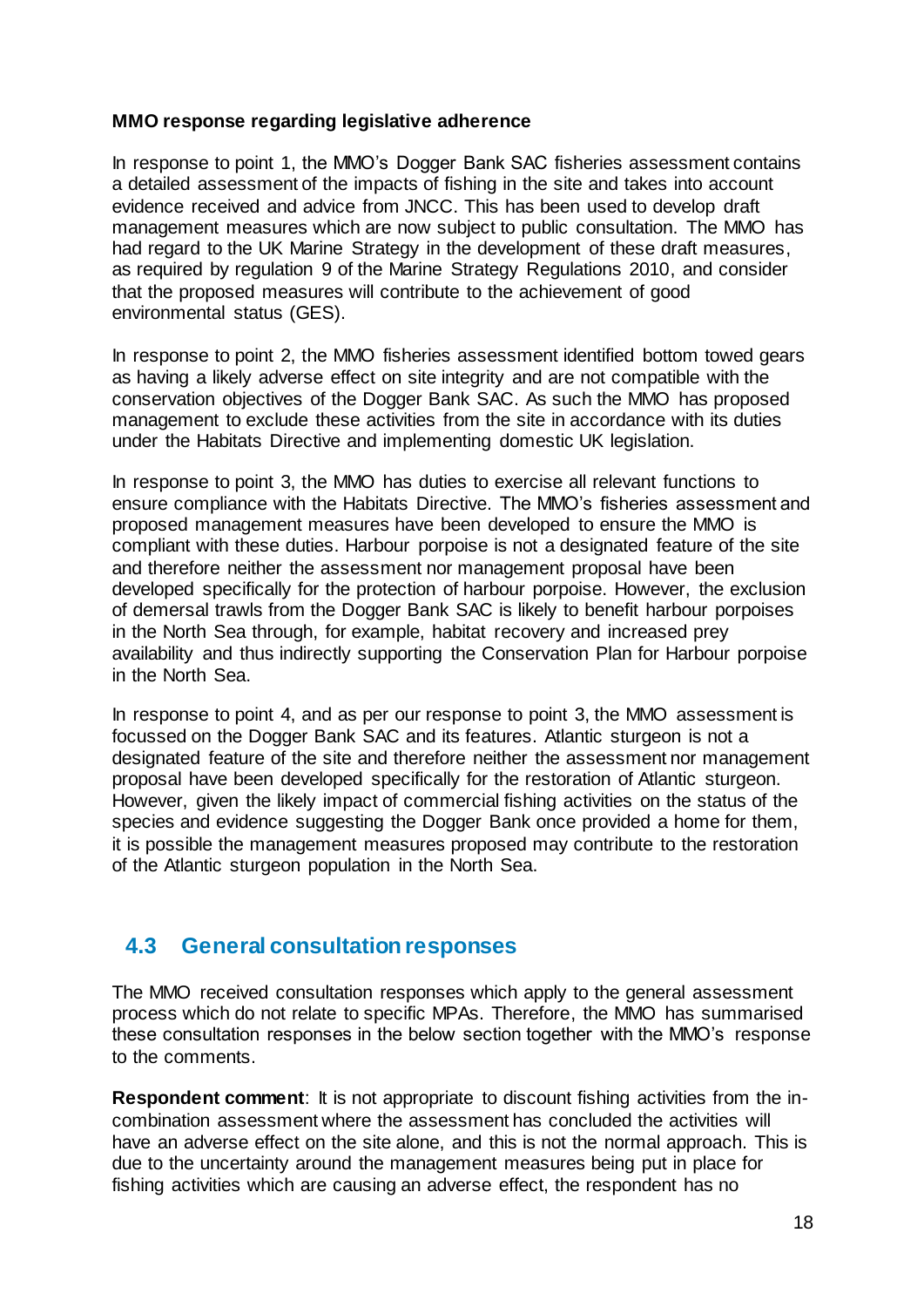confidence that management will be effective and therefore suggest these activities must also be included in the in-combination assessment.

**MMO Response**: The MMO MPA fisheries assessments aim to identify adverse effects on designated features from fishing pressures and suggest appropriate management measures to ensure the site's conservation objectives are met, in accordance with scientific advice provided by JNCC and Natural England, [https://jncc.gov.uk/our-work/marine-activities-and-pressures-evidence/#jncc](https://jncc.gov.uk/our-work/marine-activities-and-pressures-evidence/#jncc-pressures-activities-database)[pressures-activities-database](https://jncc.gov.uk/our-work/marine-activities-and-pressures-evidence/#jncc-pressures-activities-database) .

The assessment is completed in several parts: Part A provides a coarse sensitivity assessment to identify which fishing activities can be discounted from further assessment (Part B) as they are not taking place or are not a significant concern.

Part B provides an in-depth analysis to assess the pressures of fishing activities relevant for the site. Part C considers the effects of activities in-combination with other relevant activities taking place. These can include:

- Fishing activity/pressure combinations which were excluded in Part A due to not having a significant effect on features alone, but could have an in-combination affect.
- Fishing interactions assessed in Part B but not resulting in significant or adverse effect.
- Plans or projects such as marine development works requiring a marine licence.

Where activities have been identified in Part B to result in an adverse effect/significant risk alone, their consideration during Part C depends on the mitigation identified as a result of impacts identified in Part B.

Where an activity is identified in Part B as having an adverse effect/significant risk alone, and mitigation is introduced to reduce, but not entirely remove, this impacts, the residual impact will be considered in Part C to ensure all in-combination impacts are captured.

Where mitigation will be introduced to entirely remove a pathway for a pressure from the activity to affect the feature, this pressure from this activity will not be considered in Part C. For example, where the identified mitigation is a prohibition of use of a certain fishing gear types within the site, most or all of the pressures from this activity would be removed from the site and it is not therefore considered during the incombination assessment.

The MMO assessment methodology is provided in Annex 1 of each assessment for full context.

**Respondent comment:** Any spatial management measure to reduce fishing pressure must also consider the potential displacement effects, and the wider impacts this could have on the benthic communities and mobile species associated with them.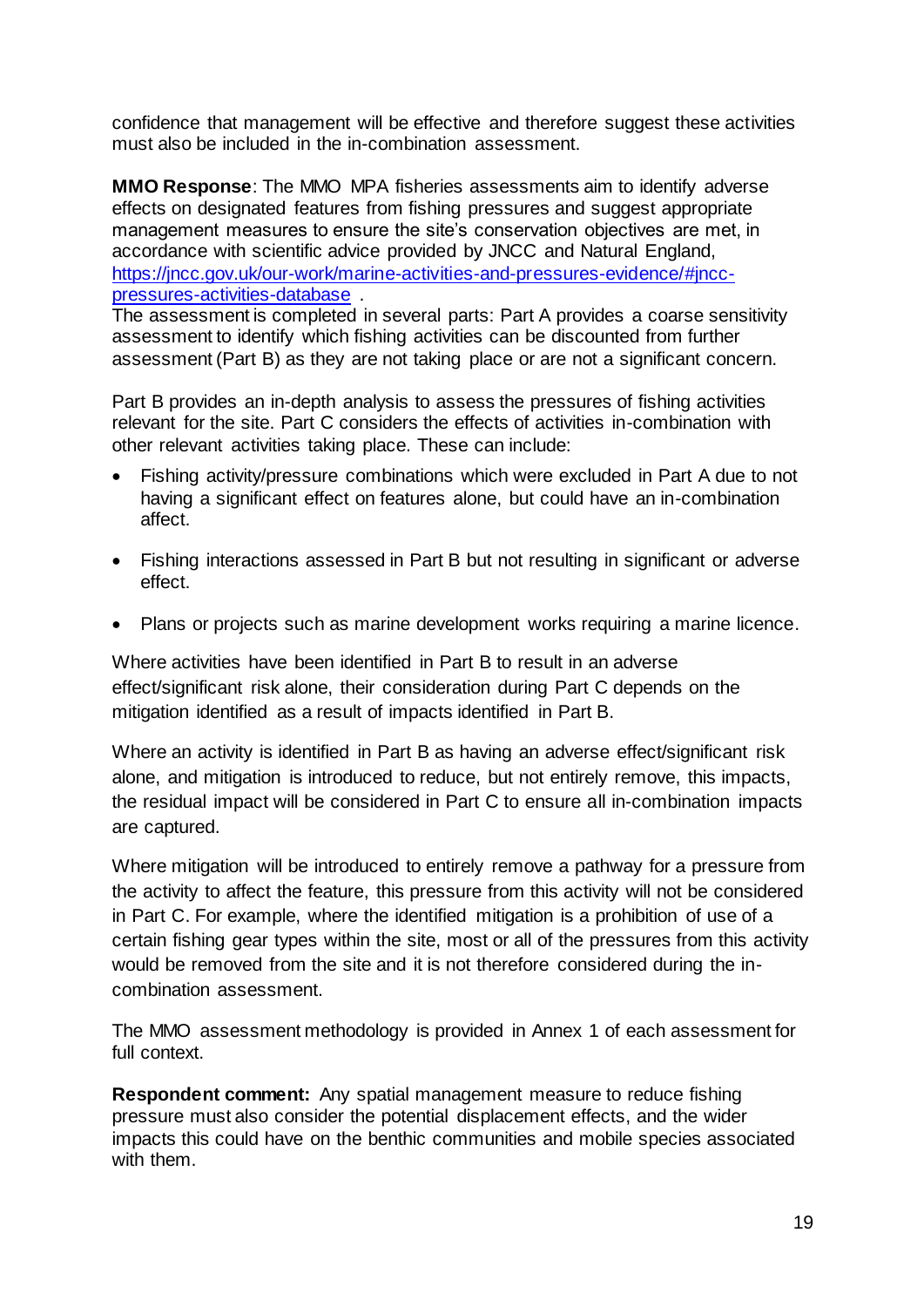**MMO Response**: The MMO MPA assessments use the best available evidence to fully consider all impacts against the conservation objectives, as identified by scientific evidence. If the assessment concludes that use of certain fishing gear types are not compatible with the site's conservation objectives, management measures may be put in place which could cause displacement of this fishing to other areas. This potential impact of displacement to areas outside of the MPAs or management areas does not remove the requirement to ensure that fishing is managed to further the conservation objectives of the site. However, the MMO will have regard to displacement and monitor every MPA by undertaking annual reports of fishing activities and pressures within MPAs, and by regularly reviewing and updating the MPA assessments to reflect any such changes that have been observed. See section 8 of the MMO MPA fisheries assessment for further details on the MMO process on reviewing assessments.

**Respondent comment:** The outcome of this call for evidence and any subsequent consultations will fall far short of providing the proper protection needed for the most ecologically important parts of our seas. The respondent highlighted that bottom trawling took place in 71 offshore MPAs in 2019 and advocate a ban on all destructive fishing gears starting with bottom trawlers and supertrawlers, across the entire MPA network. The respondent suggests these bans are introduced from 1st January 2021, by removing licenses for supertrawlers & bottom trawlers to fish in MPAs, via powers in the Fisheries Act 2020.

The respondent also stated that the process lacks ambition, both in the number of MPAs included and the management options proposed. It is also unnecessarily slow and cumbersome as a process for delivering the scale and extent of ambition required to protect our oceans.

**MMO Response**: The purpose of the call for evidence was to gather additional evidence and stakeholder views on the draft MMO assessments and management options for fishing in four offshore MPAs: Dogger Bank Special Area of Conservation (SAC), Inner Dowsing, Race Bank and North Ridge SAC, South Dorset Marine Conservation Zone (MCZ) and The Canyons MCZ. The MMO assessments contain detailed assessments of the impacts of fishing in these sites and set out a range of management options. The outcomes of updated MMO assessments, taking into account evidence received and advice from Natural England and JNCC, have been used to develop ambitious and proportionate draft management measures which are now subject to public consultation.

**Respondent comment**: The fisheries assessments would benefit from a glossary of terms and consistent use of them throughout the documentation, and that an overarching assessment methodological conceptualisation would help communicate how the assessments are undertaken.

**MMO response**: The MMO MPA assessments aim to use clear accessible language and provide explanation where required for use of non-standard terminology. We recognise it would be valuable to provide some supporting information to aid interpretation of the assessments for wider audiences and so will seek to develop such a glossary for future assessments. Annex 1 of each of the MMO MPA assessments fully details the methodology and aims of the assessment and well as